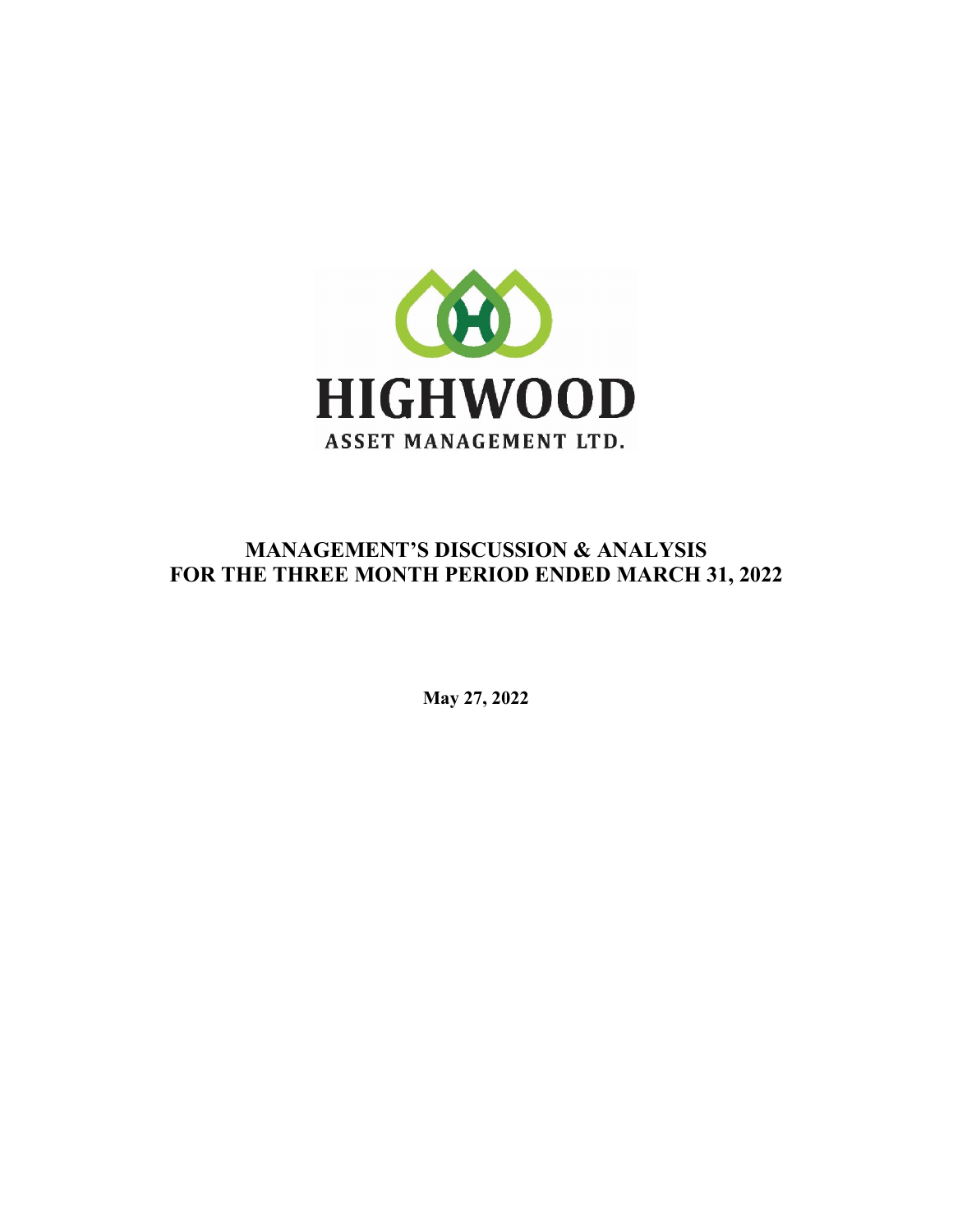#### Management's Discussion and Analysis

This management's discussion and analysis (MD&A) of operating and financial results of Highwood Asset Management Ltd. ("Highwood" or the "Company") is dated May 27, 2022, and is based on currently available information. It should be read in conjunction with the audited consolidated financial statements and accompanying notes for the years ended December 31, 2021 and 2020 and the unaudited condensed interim consolidated financial statements for the three months ended March 31, 2022. Unless otherwise noted, all financial information is presented in Canadian dollars, and i[s in accordance](http://www.sedar.com/) wit[h International Financial R](http://www.highwoodmgmt.com/)eporting Standards (IFRS). Additional information can be found at www.sedar.com and www.highwoodmgmt.com.

Refer to the end of the MD&A for commonly used abbreviations.

Readers should read "Forward-Looking Statements" at the end of the MD&A, which explains the basis for and limitations of statements throughout this report that are not historical facts and may be considered "forward-looking statements" under securities regulations.

*All figures in tables are stated in thousands of Canadian dollars, except operational and per share amounts or as noted.*

#### Description of Business

The Company is engaged in ownership and oversight of various operations including industrial metals and minerals, oil production & midstream energy operations. Future growth focuses will include clean energy transition subsectors with a focus on ESG.

### Q1 2022 Corporate Highlights and Outlook

- Within the industrial metals and minerals business unit, the Company engaged the third-party resource evaluator to compile a 43-101 Lithium from Brine Resource Assessment specific to Drumheller, Alberta, which was effectively dated February 21, 2022. The initial inferred Lithium-Brine resource at Drumheller has been calculated within 3 separate resource domains, the combined total of which is estimated to contain 18.14 million metric tonnes lithium carbonate equivalent ("LCE").
- Within the upstream oil & gas production & processing business unit, the Company delivered average production of 120 bbl/d of oil in the first quarter of 2021. Current net production from Highwood is approximately 110 bbl/d of oil, with one well in Deer Mountain currently shut in due to road bans. Highwood is working to bring this well back on production as soon as possible.
- During the first quarter of 2022, the Company sold a non-core property for gross proceeds of \$107 thousand that had a cost basis of \$nil.
- Subsequent to March 31, 2022, the Company disposed of 50% of its 100% working interest in the Company's 14-05 terminal to an arm's length private Canadian midstream company (the "Purchaser") for gross proceeds of \$2.25 million. The Company and the Purchaser will each own 50% of the terminal with the Company remaining as operator. The funds will be used to reactivate the terminal which the Company anticipates bringing back on line in the third quarter of 2022.
- Corporately, net debt at March 31, 2022 was \$1.67 million, subsequent to quarter-end, with cash flows form operations and dispositions the Company has reduced net debt and is in a working capital surplus position.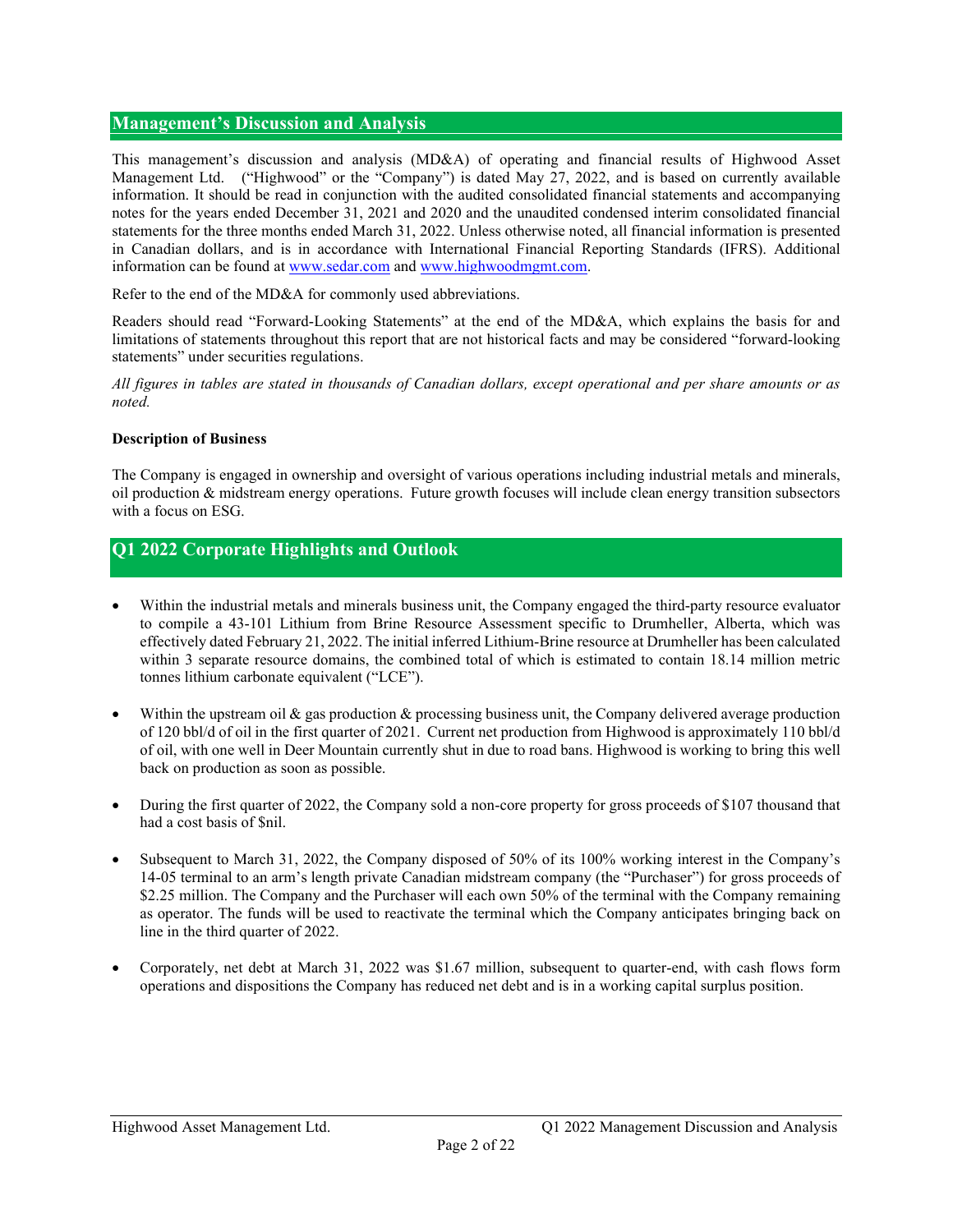#### 2022 First Quarter Operations

With the strong improvement in commodity prices and increased interest in Canadian energy, the Company's focus in the first quarter was reviewing and assessing several potential acquisitions for its upstream operations. The Company will continue to review and assess opportunities which are accretive to the Company as Highwood seeks to grow this segment of its operations.

Highwood's focus in the first quarter of 2022 was also to evaluate the sizeable position of industrial mines and minerals permits throughout Western Canada for purposes of creating a 43-101 inferred resource assessment. During the first quarter of 2022, Highwood filed a NI 43-101 Technical Report Lithium Resource Estimate for its Drumheller Property, resulting in a combined total resource estimate of 18.14Mt LCE.

The Company also focused time and resources in Q1 2022 on extraction technologies for Lithium from Brine.

#### **Outlook**

As of today, the Company is undrawn on its credit facility and has a working capital surplus, which provides considerable financial and operational flexibility, the Company remains open to completing accretive acquisitions through the balance of 2022 and beyond. The Company is currently engaged in several encouraging dialogues regarding various acquisitions and partnership opportunities. Global optimism around mitigating COVID-19 and restoring previous economic and industrial activities has created positive market and investment sentiment both within and outside oil & gas space.

While Highwood sold the majority of its producing oil assets in the first quarter of 2021, the Company has, and will continue to evaluate opportunities in the M&A market but will remain disciplined to pursue only those opportunities that are accretive with low to moderate liability profiles.

Corporately, the Company intends to build a growing profile of recurring free funds flow that will provide maximum flexibility for growth and / or other strategic M&A opportunities in a non-dilutive fashion.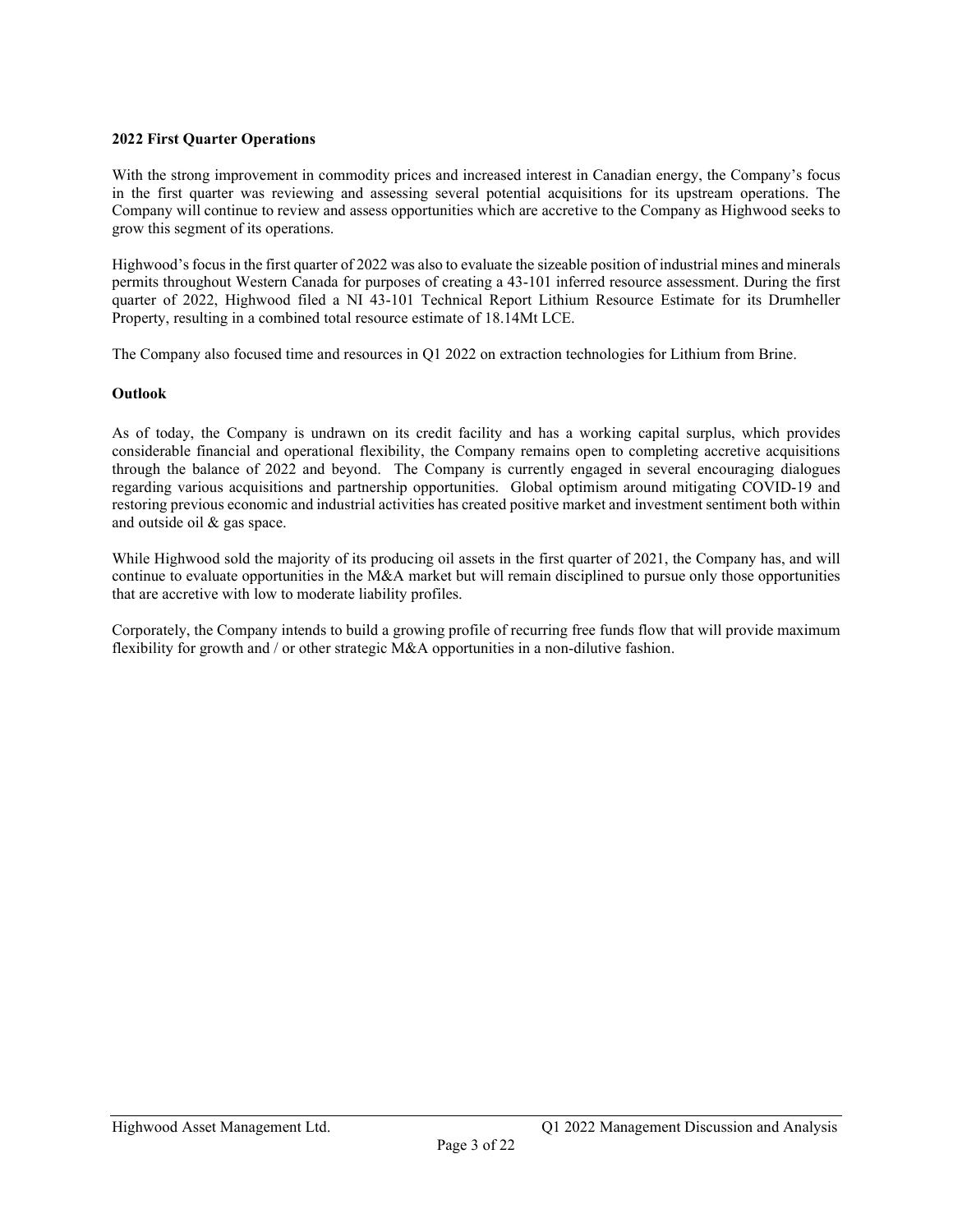#### ORGANIZATION OF THE MD&A

#### PART 1 – OUR BUSINESS AND STRATEGY

#### **Overview**

Highwood is a junior asset manager with a current focus in both the upstream & midstream oil and gas space as well as early-stage resource evaluation in the mining sector. Highwood's intention is to eventually oversee various operations including ESG and other clean energy transition subsectors, which include industrial metals and minerals, clean energy technologies, upstream and midstream oil & gas production & processing.

#### $\checkmark$  Shareholder Return Focus

Steering future acquisition and growth opportunities will be the pursuit of shareholder returns through accretive acquisitions and organic growth.

#### $\checkmark$  Diverse Industry Exposure

While today Highwood holds conventional oil & gas upstream and midstream assets as well as industrial mines & minerals permits, future focuses will include other energy subsectors including ESG and other clean energy transition infrastructure.

#### $\checkmark$  Sustainability

Committed to having a positive impact in the communities in which we operate – setting partnerships up for long term successes.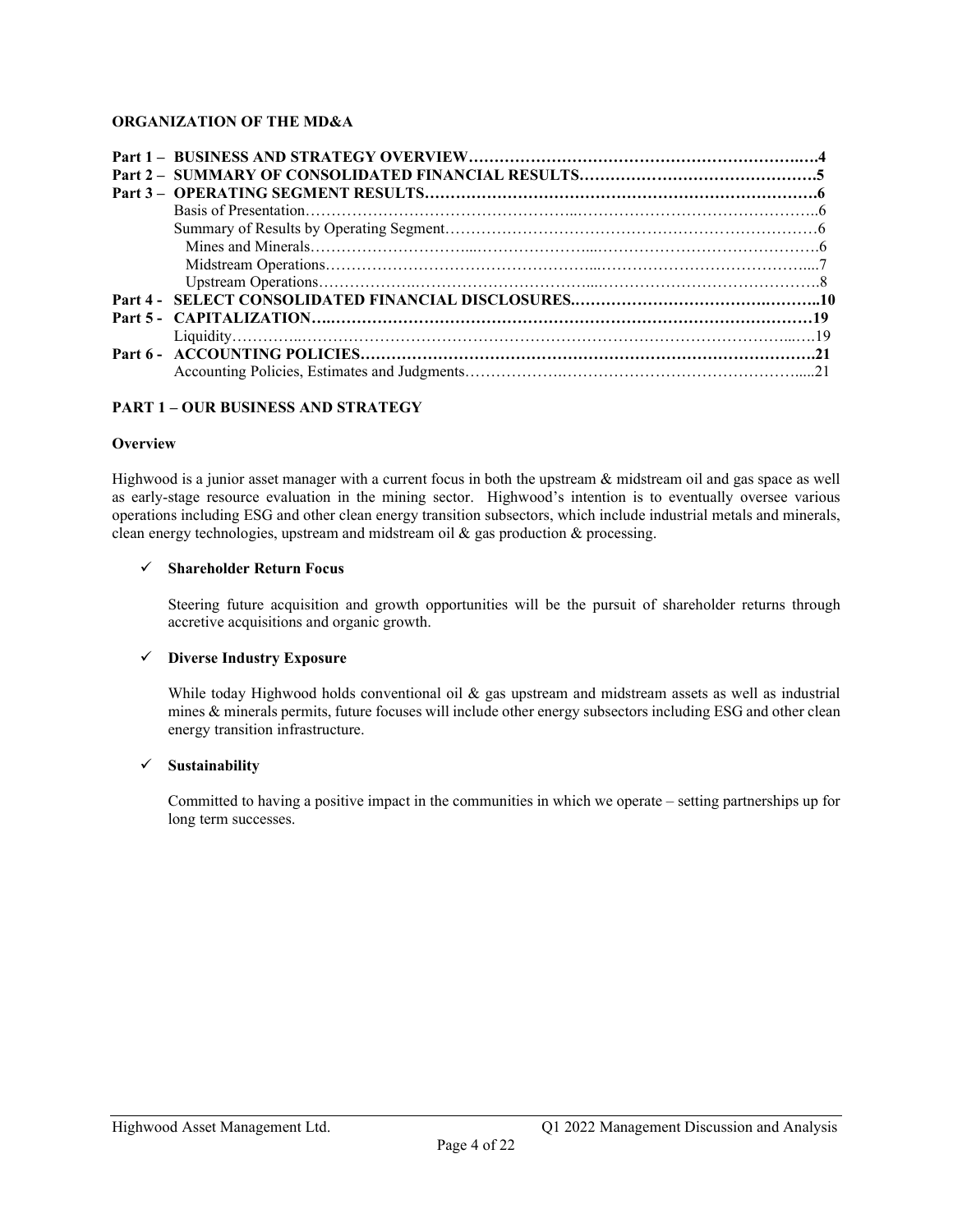#### PART 2 – SUMMARY OF CONSOLIDATED FINANCIAL RESULTS

#### Highwood Asset Management Ltd. - Consolidated Financial and Operating Highlights

#### *(formerly Highwood Oil Company Ltd.)*

*(all tabular amounts expressed in thousands of Canadian dollars)*

|                                                                                         | Three months ended<br>March 31, |                     |
|-----------------------------------------------------------------------------------------|---------------------------------|---------------------|
|                                                                                         | 2022                            | 2021                |
| Financial                                                                               |                                 |                     |
| Oil and natural gas sales                                                               | \$                              | $1,151$ \$<br>5,158 |
| Transportation pipeline revenues                                                        |                                 | 797<br>969          |
| Total revenues, net of royalties and commodity contracts (1)                            | 1,618                           | 4,175               |
| Income (Loss)                                                                           |                                 | 456<br>(778)        |
| Funds flow from operations <sup>(6)</sup>                                               |                                 | 875<br>726          |
| Capital expenditures                                                                    |                                 | 138<br>117          |
| Proceeds from dispositions                                                              |                                 | 107<br>1,981        |
| Working capital surplus (deficit), excluding current bank<br>debt (end of period) $(2)$ |                                 | 363<br>(361)        |
| Net debt $(3)$                                                                          | (1,694)                         | (544)               |
| Shareholders' equity (end of period)                                                    | 8,529                           | 9,228               |
| Shares outstanding (end of period)                                                      | 6,014                           | 6,014               |
| Options outstanding (end of period)                                                     |                                 | 149<br>167          |
| Restricted share units outstanding (end of period)                                      |                                 | 133<br>149          |
| Weighted-average basic shares outstanding                                               | 6,014                           | 6,014               |
| Operations <sup>(4)</sup>                                                               |                                 |                     |
| Production                                                                              |                                 |                     |
| Crude oil (bbls/d)                                                                      |                                 | 120<br>1,008        |
| Total (boe/d)                                                                           |                                 | 120<br>1,008        |
| Benchmark prices                                                                        |                                 |                     |
| Crude oil                                                                               |                                 |                     |
| Canadian Light (Cdn\$/bbl)                                                              | 110.92                          | 64.67               |
| Average realized prices <sup>(5)</sup>                                                  |                                 |                     |
| Crude oil (per bbl)                                                                     | 106.92                          | 56.87               |
| Upstream Operating netback (per boe) (6)                                                | 49.33                           | 18.64               |

(1) Includes unrealized gain and losses on commodity contracts

(2) Working capital surplus/deficit includes commodity contract asset of \$23 thousand, (March 31, 2021 – commodity contract liability of \$1.32 million). Excluding this, the working capital surplus would be \$340 thousand (March 31, 2021 –surplus of \$959 thousand). Working capital surplus/deficit also excludes bank debt of \$1.08 million (March 31, 2021 - \$1.5 milli

(3) Net debt consists of bank debt and working capital surplus (deficit) excluding commodity contract assets and/or liabilities.

(4) For a description of the boe conversion ratio, see "Basis of Barrel of Oil Equivalent".

(5) Before hedging.

(6) See "Non-GAAP measures".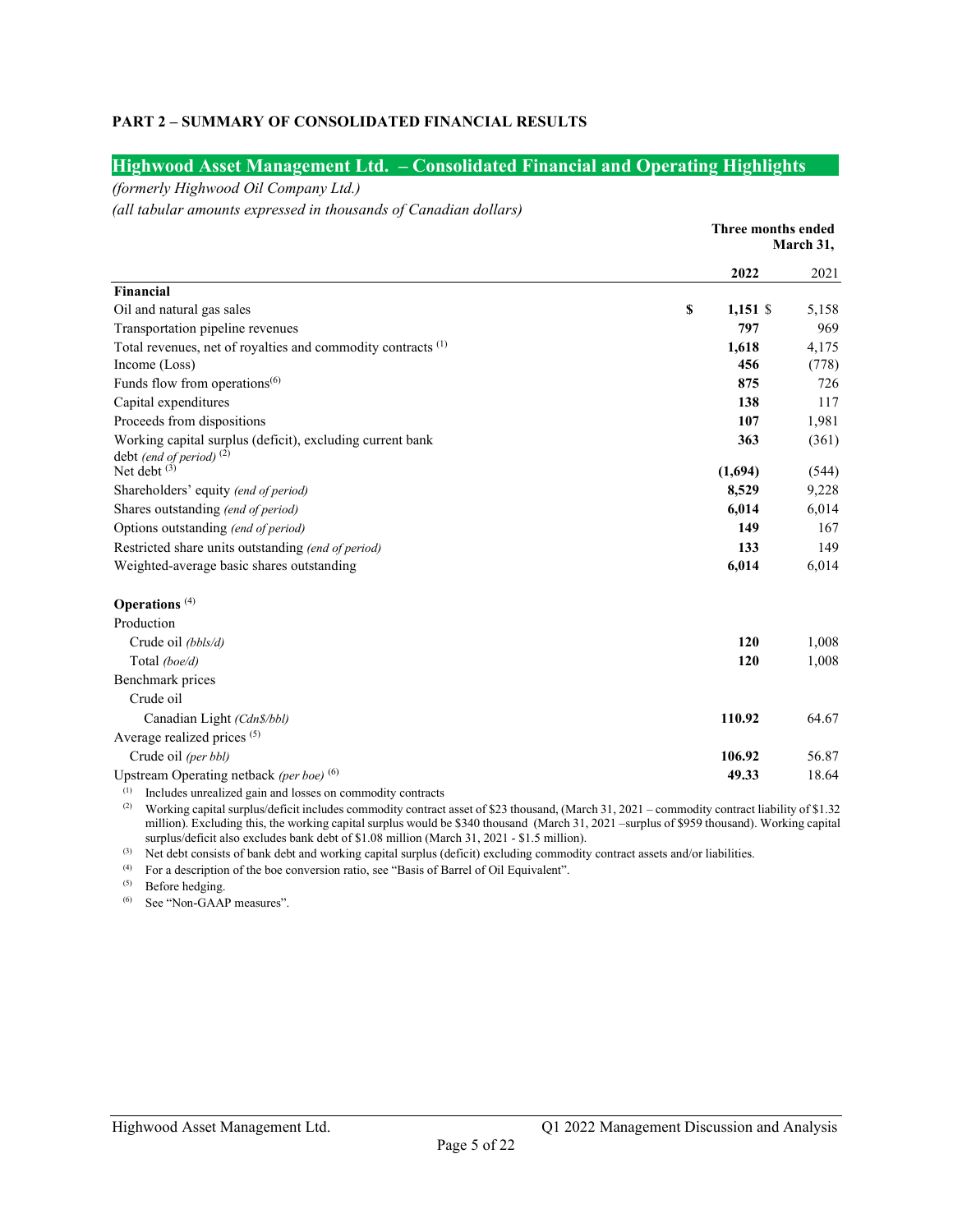#### PART 3 – OPERATING SEGMENTS RESULTS

#### Basis of Presentation

The Company has three operating groups and a corporate and other segment, which collectively represent four operating segments for internal and external reporting purposes.

Our operating segments include:

- Mining and Minerals
- Midstream Operations
- Upstream Operations
- Corporate and Other

The corporate and other segment includes corporate functions of the Company, such as general and administrative expenses and are included in the select consolidated operating disclosures.

#### Summary of Results

#### Mining and Minerals

The mining and minerals segment includes industrial metal and mineral assets. During 2021, the Company amassed industrial metallic and mineral permits covering over 3.9 million acres in Alberta and British Columbia and issued its first National Instrument 43-101 Technical Report on Lithium from Brine on July 16, 2021 and an additional 43-101 Technical Report over the Ironstone prospective permits held by the Company on September 21, 2021. The Company also engaged the third-party resource evaluator to compile a 43-101 Resource Assessment specific to Drumheller, Alberta over the Lithium Brine prospective permits, which was completed February 21, 2022.

The 43-101 Resource Assessment specific to Drumheller, Alberta was released on February 28, 2022, and the results were encouraging to Highwood as the combined total initial inferred lithium-brine resource estimate at its Drumheller asset is 18.14Mt LCE.

| <b>Reporting Parameter</b>            | <b>Leduc Aquifer</b><br>Domain | Nisku Killam<br><b>Barrier Reef</b><br><b>Aquifer Domain</b> | <b>Nisku</b><br><b>Platform/Basin</b><br><b>Aquifer Domain</b> |
|---------------------------------------|--------------------------------|--------------------------------------------------------------|----------------------------------------------------------------|
| Aquifer volume $(km^3)$               | 670.559                        | 23.669                                                       | 123.323                                                        |
| Brine volume $(km3)$                  | 65.058                         | 1.415                                                        | 8.218                                                          |
| Average lithium concentration (mg/L)  | 48.3                           | 41.4                                                         | 25.5                                                           |
| Average porosity $(\%)$               | 9.9                            | 6.1                                                          | 6.8                                                            |
| Average brine in pore space $(\% )$   | 98.0                           | 98.0                                                         | 98.0                                                           |
| Total elemental Li resources (tonnes) | 3,142,000                      | 59,000                                                       | 207,000                                                        |
| Total LCE (tonnes)                    | 16,726,000                     | 312,000                                                      | 1,102,000                                                      |

Note 1: Mineral resources are not mineral reserves and do not have demonstrated economic viability. There is no guarantee that all or any part of the mineral resource will be converted into a mineral reserve. The estimate of mineral resources may be materially affected by geology, environment, permitting, legal, title, taxation, social-political, marketing, or other relevant issues.

Note 2: The weights are reported in metric tonnes (1,000kg or 2,204.6lbs).

Note 3: Tonnage numbers are rounded to nearest 1,000 unit.

Note 4: In a 'confined' aquifer, effective porosity is a proxy for specific yield.

Note 5: The resource estimation was completed and reported using a cutoff of 20mg/L lithium.

Note 6: To describe the resource in terms of the industry standard, a conversion factor of 5.323 is used to convert elemental lithium to  $Li_2CO_3$  or Lithium Carbonate Equivalent (LCE).

As the mining and minerals segment entails early-stage exploration projects, there was no revenue and minimal expenses associated with the segment for the first quarter ended March 31, 2022.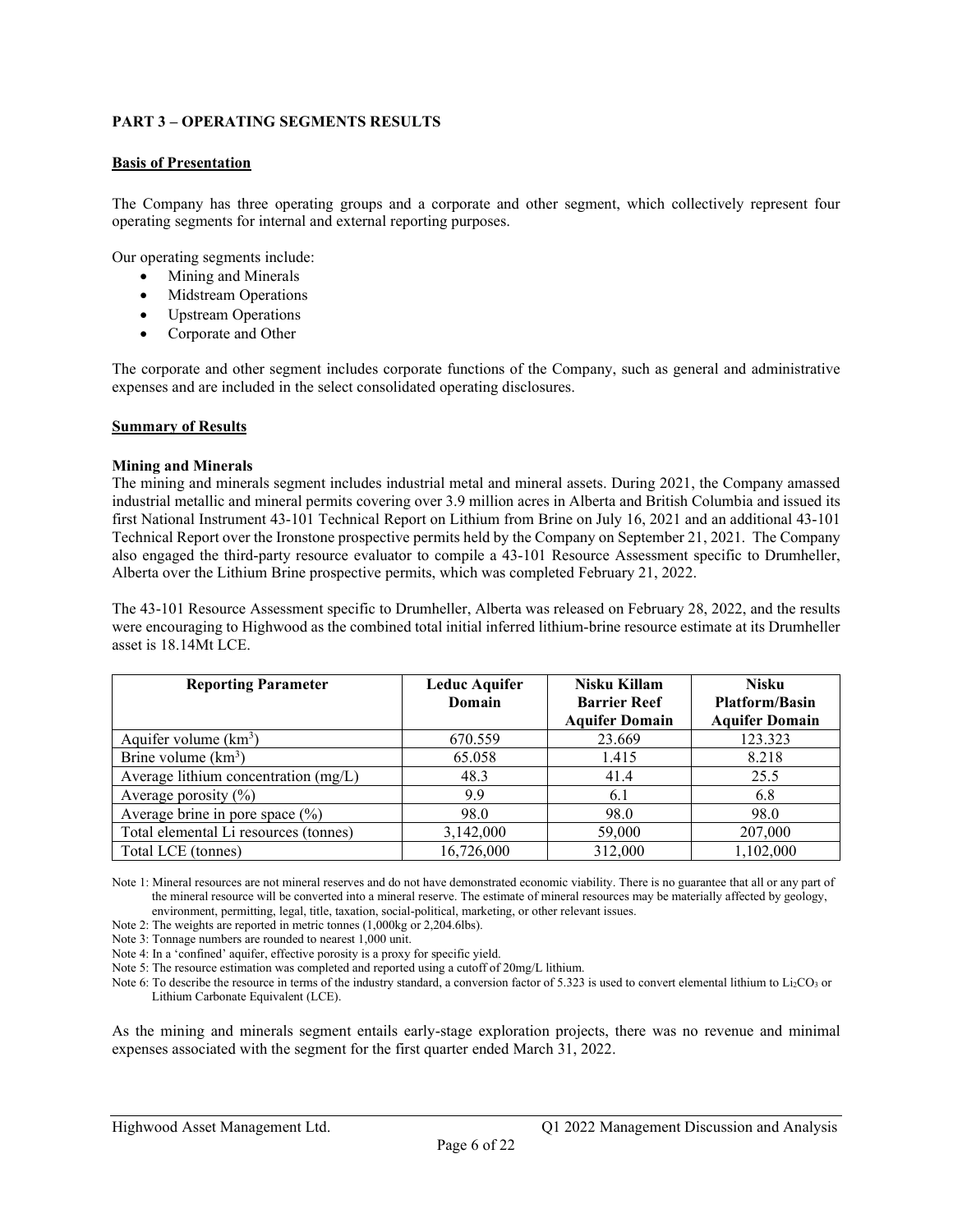Highwood engaged 2 independent third party labs for extraction technology test work: Preliminary lithium extraction process development testing indicate that an ion exchange process holds reasonable prospects for eventual economic extraction of battery-grade lithium product from Highwood's lithium-brine. The labs' results showed a good lithium loading capacity and a good selectivity for lithium and demonstrated optimized lithium extraction results of 98.3%. Further testing for process development and process is justified and will commence later.

Capital of \$21 thousand was deployed within the mining and minerals segment for the first quarter ended March 31, 2022. As Highwood assesses additional information on its lithium Sub-properties, Highwood will continue to evaluate value maximization paths for its lithium assets including a potential public pure play, low carbon intensity lithium company spinout. In the event that the Company, or a spinout of the Company, is successful in raising funds through an equity raise that is being contemplated, the Company plans, and may be required, under the equity raise to outlay significant exploration capital in the near future.

Lithium and Ironstone testing remains an ongoing focus for Highwood. Extraction technologies continue to be evaluated as well as potential go forward technology parties whom Highwood may elect to partner with moving forward.

#### Midstream Operations

The midstream segment consists of the Company's Wabasca River Sales Pipeline. Transportation pipeline revenues relate to the Wabasca River Pipeline System that the Company has a 100% working interest in. Revenues are generated from a tariff charged to vendors who transport product on the pipeline.

The Company's crude transmission line averaged 11,306 m3/month of throughput for the first quarter of 2022. The Company continued working through issues with off specification product being provided by producers in the first quarter of 2022 which resulted in a temporary reduction in volumes as producers were temporarily shut in. The Company has been working with producers and anticipates volumes continuing to return in the second quarter of 2022. The Company continues to anticipate additional volumes coming onto the pipeline as area producers continue to revive capital activity in the currently strong price environment.

Revenue for the three month period ended March 31, 2022 was \$797 thousand, compared to \$969 thousand for the three month period ended March 31, 2021.

Throughout the first quarter of 2022, the Company continued to promote strong cost control on the Wabasca River Pipeline and saw \$247 thousand of total expenses compared to \$246 thousand for the same three month period ended March 31, 2021. The first quarter of 2022 saw some additional expenditures incurred relating to maintenance that is not expected to be incurred for the remainder of 2022.

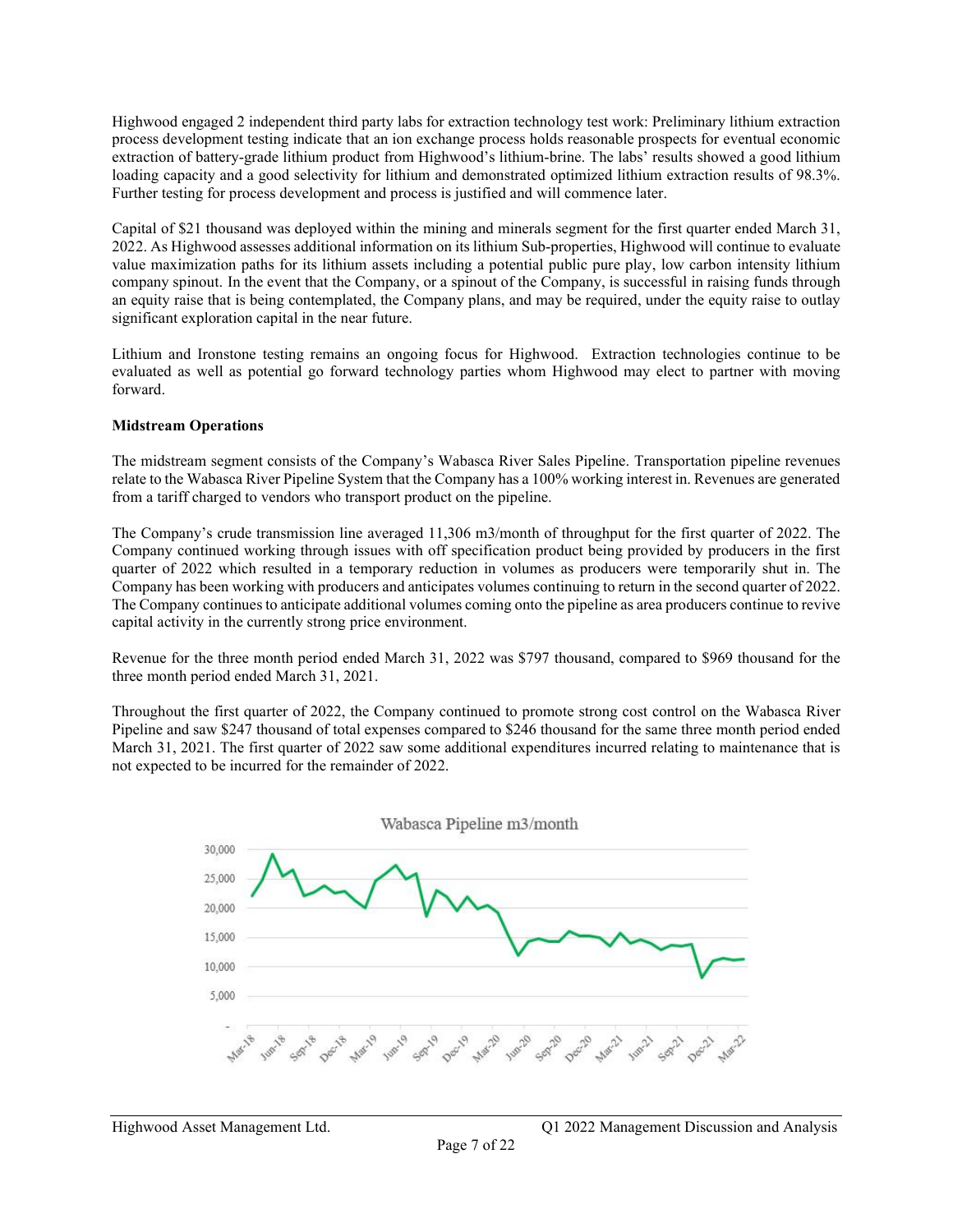

#### Upstream Operations

The upstream segment includes oil production and associated processing and other income associated with the upstream assets located in the Western Canada Sedimentary Basin. The operations primarily involve the production of oil, processing facilities and other third-party charges for operating upstream assets.

*The Company disposed of the majority of its producing assets in two transactions, one that closed in December 2020 and one that closed in March 2021. The comparative figures include the disposed properties.*



#### Production

|                             | Three months ended |           |
|-----------------------------|--------------------|-----------|
|                             |                    | March 31, |
|                             | 2022               | 2021      |
| Daily average volume        |                    |           |
| Crude oil (bbls/d)          | <b>120</b>         | 1,008     |
| Total sales (boe/d)         | 120                | 1,008     |
| Total sales <i>(boe)</i>    | 10,766             | 90,713    |
| <b>Production weighting</b> |                    |           |
| Crude oil                   | 100%               | 100%      |

The decrease in production from the comparative period is primarily due to the disposition of the Red Earth assets on March 25, 2021. The majority of the production in the first quarter of 2022 came from the Company's Saskatchewan CGU, which has remained consistent with prior periods.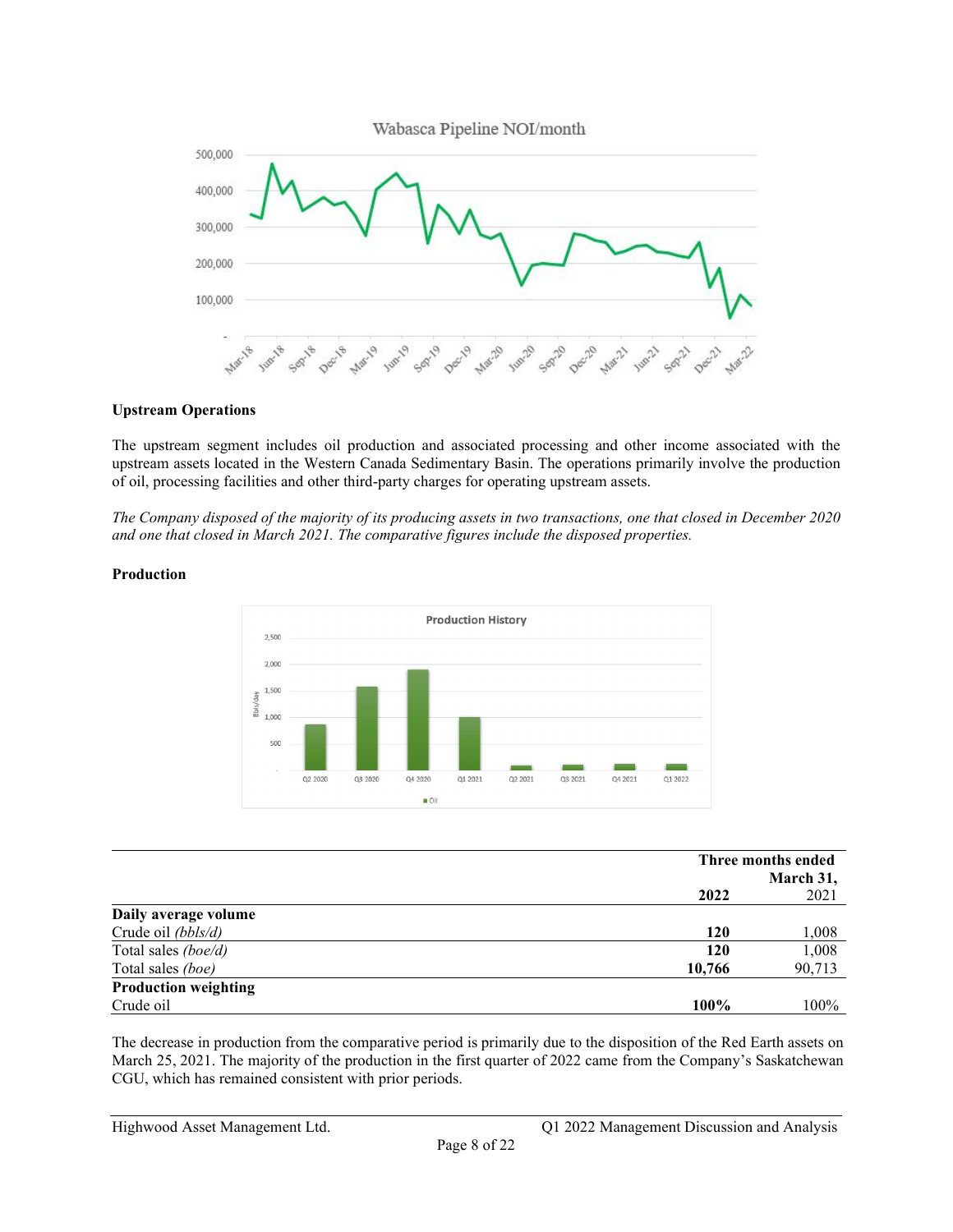Sales

*Oil sales* Three months ended March 31, 2022 2021  $\frac{1}{1,151}$  5,158  $\text{Total}$   $\qquad \qquad 5,158$ Average realized prices before hedging Crude oil *(\$/bbl)* 84.08 36.87 Combined average *(\$/boe)* 86.87

The decrease in oil sales from the comparative period is primarily due to the disposition of the Red Earth assets on March 25, 2021. The Company did see an increase in realized commodity prices from \$56.87/bbl in first quarter of 2021 to \$106.92/bbl in the first quarter of 2022, an increase of 88%. The first quarter of 2022 has seen commodity prices rise dramatically, mainly driven by the impact of Russia's invasion of Ukraine, including major economic sanctions being placed on Russia, along with continuing demand recovery. Over the short term, the Company anticipates continued price volatility. With respect to oil prices, a significant factor is the unknown impact of transportation constraints in Alberta, demand levels, as well as global inventory levels. The Company anticipates that there will be continued price volatility for at least the next several quarters as various dynamics play out. There have been significant fluctuations in oil prices and the stock markets worldwide for various reasons linked to the COVID-19 pandemic, Russia's invasion of Ukraine and other conditions impacting worldwide oil prices. The Company continues to monitor current and forecasted pricing.

The Company's realized prices were consistent with the changes in the benchmark prices.

| <b>Royalties</b>        |       |                    |
|-------------------------|-------|--------------------|
|                         |       | Three months ended |
|                         |       | March 31,          |
|                         | 2022  | 2021               |
|                         | S     |                    |
| Royalties               | 353   | 364                |
| Per boe                 | 32.79 | 4.01               |
| Percentage of oil sales | 30.7% | 7.1%               |

Highwood's royalty burden includes crown, gross over-riding and freehold royalties applicable on the Company's production sales.

The increase in royalties per boe and percentage of sales during the first quarter of 2022 compared to the first quarter of 2021 is mainly due to the majority of the Company's production coming from the Saskatchewan CGU after the disposition of Red Earth in March 2021. The Saskatchewan CGU is burdened by several gross over-riding royalties which results in a higher royalty percentage of oil sales. The increase in royalties per boe and percentage of sales is also due to the increase in Crown royalty rates with the improvement in commodity prices.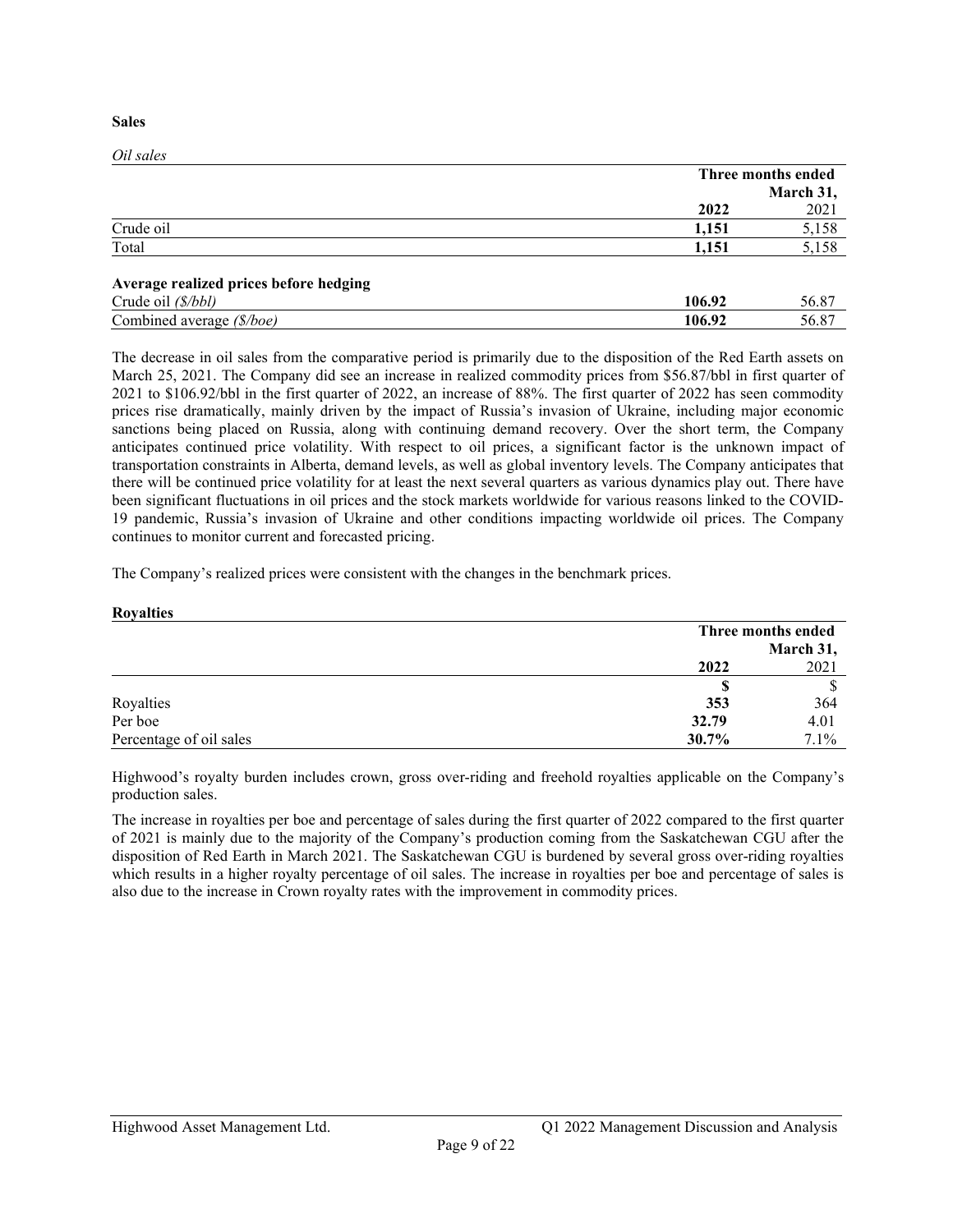#### Upstream Operating and Transportation Expense

|                              |       | Three months ended |  |
|------------------------------|-------|--------------------|--|
|                              |       | March 31,          |  |
|                              | 2022  | 2021               |  |
|                              |       |                    |  |
| Operating and transportation | 267   | 3,104              |  |
| Per boe                      | 24.80 | 34.22              |  |

Overall, operating and transportation expense for the upstream segment have decreased significantly for the three month period ended March 31, 2022 compared to the respective comparative periods due to the disposition the Company made in early 2021. Operating and transportation expense per boe decreased in 2022 compared to the prior periods, as the Company has been actively working to reduce costs, mainly by conducting abandonment and reclamation work on the non-producing properties.

Management continues to look at production and operating costs to identify additional efficiencies.

#### Netback Analysis

|                                       | Three months ended |           |
|---------------------------------------|--------------------|-----------|
|                                       |                    | March 31, |
|                                       | 2022               | 2021      |
|                                       | \$/boe             | $$/$ boe  |
| Average sales price                   | 106.92             | 56.87     |
| Royalties                             | (32.79)            | (4.01)    |
| Upstream Operating and transportation | (24.80)            | (34.22)   |
| Operating netback                     | 49.33              | 18.64     |

The main reason for the increase in operating netback for the three months ended March 31, 2022 compared to three months ended March 31, 2021 is due to the improvement in average realized sales price. The average realized price for the three months ended March 31, 2022 was approximately 88% higher than the comparative period of 2021. Management continues to look at ways to maximize the operating netback.

#### PART 4 – SELECT CONSOLIDATED OPERATING DISCLOSURES

#### Risk Management

Highwood's cash flow is highly variable, in large part because oil and natural gas are commodities whose prices are determined by worldwide and/or regional supply and demand, transportation constraints, weather conditions, availability of alternative energy sources and other factors, all of which are beyond Highwood's control. World prices for oil and natural gas have improved in recent months but continue to be volatile.

During the first quarter of 2021, oil prices started to recover from the historic low prices that were realized in the first half of 2020. On January 30, 2020, the World Health Organization declared the Coronavirus outbreak (COVID-19) a "Public Health Emergency of International Concern" and on March 11, 2020 declared COVID-19 a pandemic. As a result, there had been a significant demand shock worldwide which created downward pressure on oil prices. With the emergence of vaccines in late 2020 and early 2021, demand has slowly started to recover, which along with the gradual resumption of supply has resulted in increasing prices. The trend in increasing commodity prices has continued during the first quarter of 2022, driven mainly by the impact of Russia's invasion of Ukraine along with other worldwide factors.

Management of cash flow variability is an integral component of the Company's business strategy. Business conditions are monitored regularly and reviewed with the Board of Directors to establish risk management guidelines used by management in carrying out the Company's strategic risk management program.

The Company has elected not to use hedge accounting and, accordingly, the fair value of the financial contracts is recorded at each period-end. The fair value may change substantially from period to period depending on commodity forward strip prices for the financial contracts outstanding at the statement of financial position date. The change in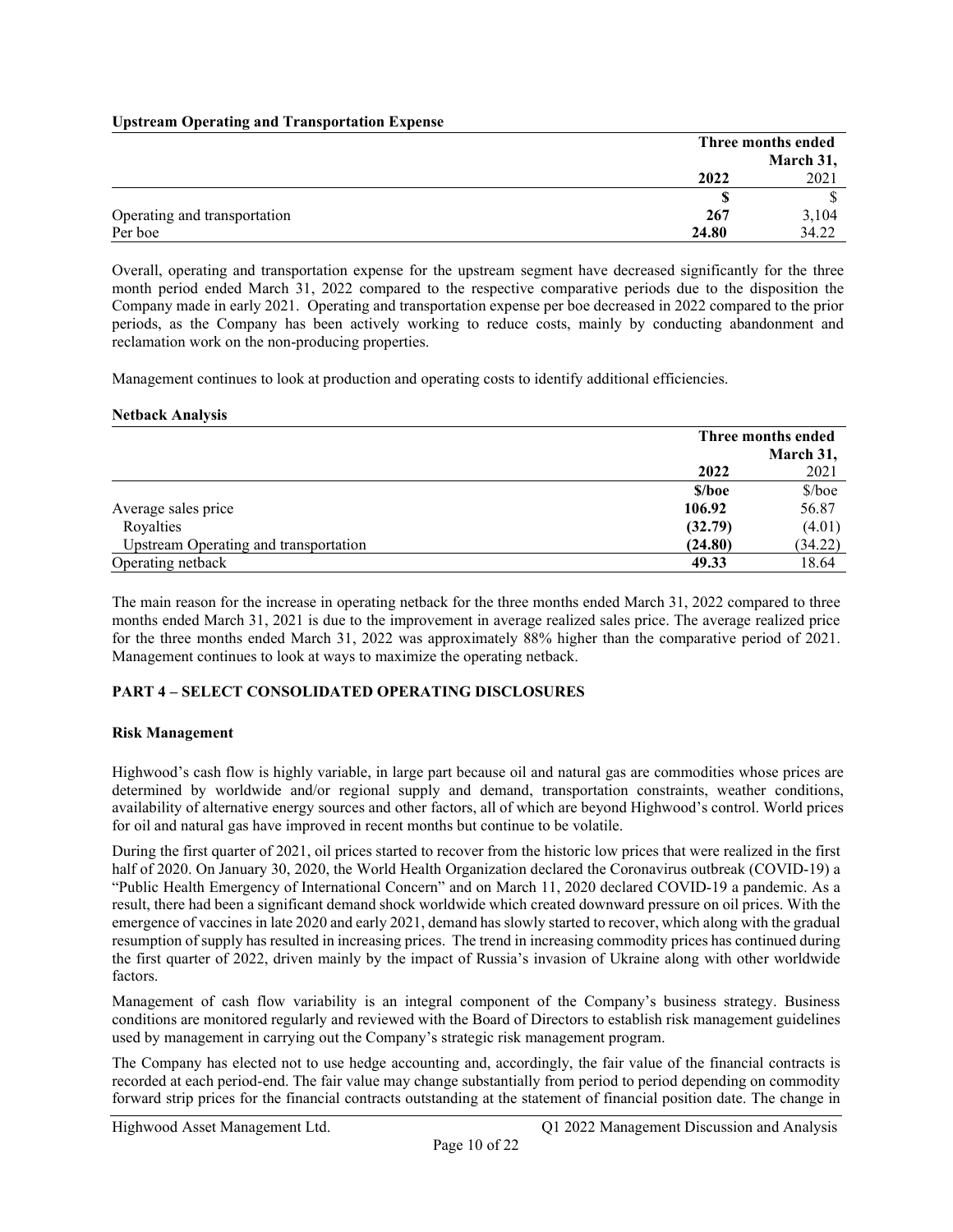fair value from period-end to period-end is reflected in the income for that period. As a result, income may fluctuate considerably.

At March 31, 2022 Highwood had the following commodity contracts in place:

CAD Buy Swaps:

| Product   | Notional<br>Volume | Term                                | <b>Fixed Price</b><br>(CAD/bbl) | Index       |
|-----------|--------------------|-------------------------------------|---------------------------------|-------------|
| Crude Oil | 50bbls/day         | April 1, 2022 to September 30, 2022 | \$121.95                        | WTI - NYMEX |

Commodity contracts are considered financial instruments, and the resulting derivative financial asset or liability was recorded on the Company's statement of financial position, with the unrealized gain or loss being recorded on the statement of income (loss) and comprehensive income (loss).

|                                               | Three months ended<br>March 31, |        |
|-----------------------------------------------|---------------------------------|--------|
|                                               | 2022                            | 2021   |
|                                               | S                               |        |
| Realized loss on commodity contracts          | -                               | (649)  |
| Unrealized gain (loss) on commodity contracts | 23                              | 1,208) |

During the first quarter of 2022, the Company did not have any commodity contracts in place. The realized loss on commodity contracts during the three months ended March 31, 2021 was due to oil commodity prices being higher than the contract price.

#### General and Administrative (G&A)

|     |      | Three months ended |  |
|-----|------|--------------------|--|
|     |      | March 31,          |  |
|     | 2022 | 2021               |  |
|     | S    |                    |  |
| G&A | 565  | つよつ<br>1,4J        |  |

G&A expenses decreased significantly for the three months ended March 31, 2022 compared to the respective periods in 2020 due to cost cutting measures put in place and a significant reduction in risk mitigation expenditures going forward due to the disposition of the Red Earth assets which carried a significantly higher risk profile than the Company's remaining assets. In order to continue to reduce costs, the Company continues working with vendors to find additional cost savings.

#### Stock-Based Compensation

|                          |      | Three months ended |  |
|--------------------------|------|--------------------|--|
|                          |      | March 31,          |  |
|                          | 2022 | 2021               |  |
|                          | D    |                    |  |
| Stock-based compensation | 80   | 243                |  |

The decrease in stock-based compensation for the three months ended March 31, 2022 from the comparative periods of 2021 is mainly due to the forfeiture of options and RSU's during 2021.

At March 31, 2022 the Company had 149,000 options and 133,000 RSU's outstanding.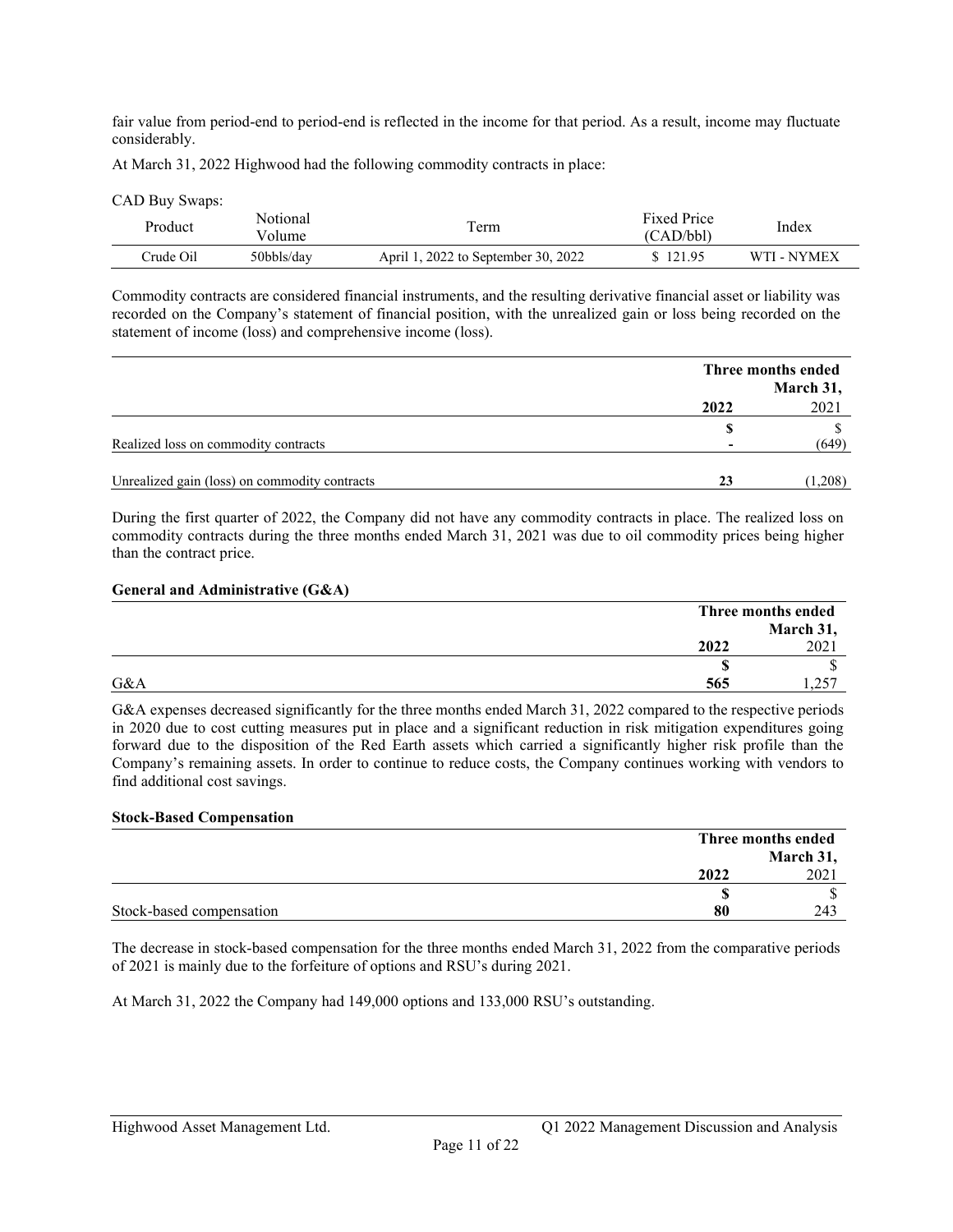#### Depletion and Depreciation ("D&D")

|         |      | Three months ended |  |
|---------|------|--------------------|--|
|         |      | March 31,          |  |
|         | 2022 | 2021               |  |
|         | S    | ۰υ                 |  |
| D&D     | 94   | 205                |  |
| Per boe | 8.73 | 2.26               |  |

The decrease in D&D for the three months ended March 31, 2022, compared to the prior period, is mainly due to the impact on change in discount rate related to decommissioning liabilities for certain oil and gas properties that have a carrying value of \$nil. D&D related to the producing assets is consistent with the prior period.

#### Impairment

#### *Impairment of property, plant and equipment*

#### 2022

The Company assesses many factors when determining if an impairment test should be performed. At March 31, 2022, the Company conducted an assessment of impairment indicators for the Company's CGUs. In performing the review, management determined that the continued improvement in commodity pricing and the impact this has on the economic performance of the Company's CGUs resulted in no indicators of impairment at March 31, 2022.

#### Finance Expenses

|                                          | Three months ended |      |
|------------------------------------------|--------------------|------|
|                                          | March 31,          |      |
|                                          | 2022               | 2021 |
|                                          |                    | S    |
| Interest on bank debt                    | 20                 | 23   |
| Stamping fees on bank debt               |                    | 26   |
| <b>Cash finance expenses</b>             | 20                 | 49   |
| Accretion of decommissioning liabilities | 12                 | 11   |
| Accretion of long-term accounts payable  | 21                 |      |
| and accrued liabilities                  |                    |      |
| Other expense                            |                    |      |
| <b>Non-cash finance expenses</b>         | 34                 | 13   |
| <b>Total finance expenses</b>            | 54                 | 62   |

Interest on bank debt and stamping fees relates to interest and fees paid to Highwood's bankers to service the bank debt and bank overdraft. Interest on bank debt and stamping fees for the three months ended March 31, 2022 compared to 2021 decreased due to the decrease in amount drawn and decrease in interest rates in 2022. At March 31, 2022 the Company was drawn \$1.1 million on its bank facility, excluding bank overdraft of \$158 thousand, compared to a draw of \$1.5 million at March 31, 2021.

Accretion for the three months ended March 31, 2022 is consistent with the comparative period of 2021.

Interest rates are based on the Company's most recent quarter net debt to cash flow ratio. Net debt is defined by the agreement as working capital deficit plus bank debt and cash flow is defined effectively as cash flow from operating activities before changes in non-cash working capital for the most recent quarter annualized and normalized for extraordinary and nonrecurring earnings, gains, and losses. For the fiscal quarters ending June 30, 2021, September 30, 2021 and December 31, 2021, the impact of realized gains or losses on commodity contracts is excluded from the calculation of net income for the purposes of the net debt to cash flow covenant.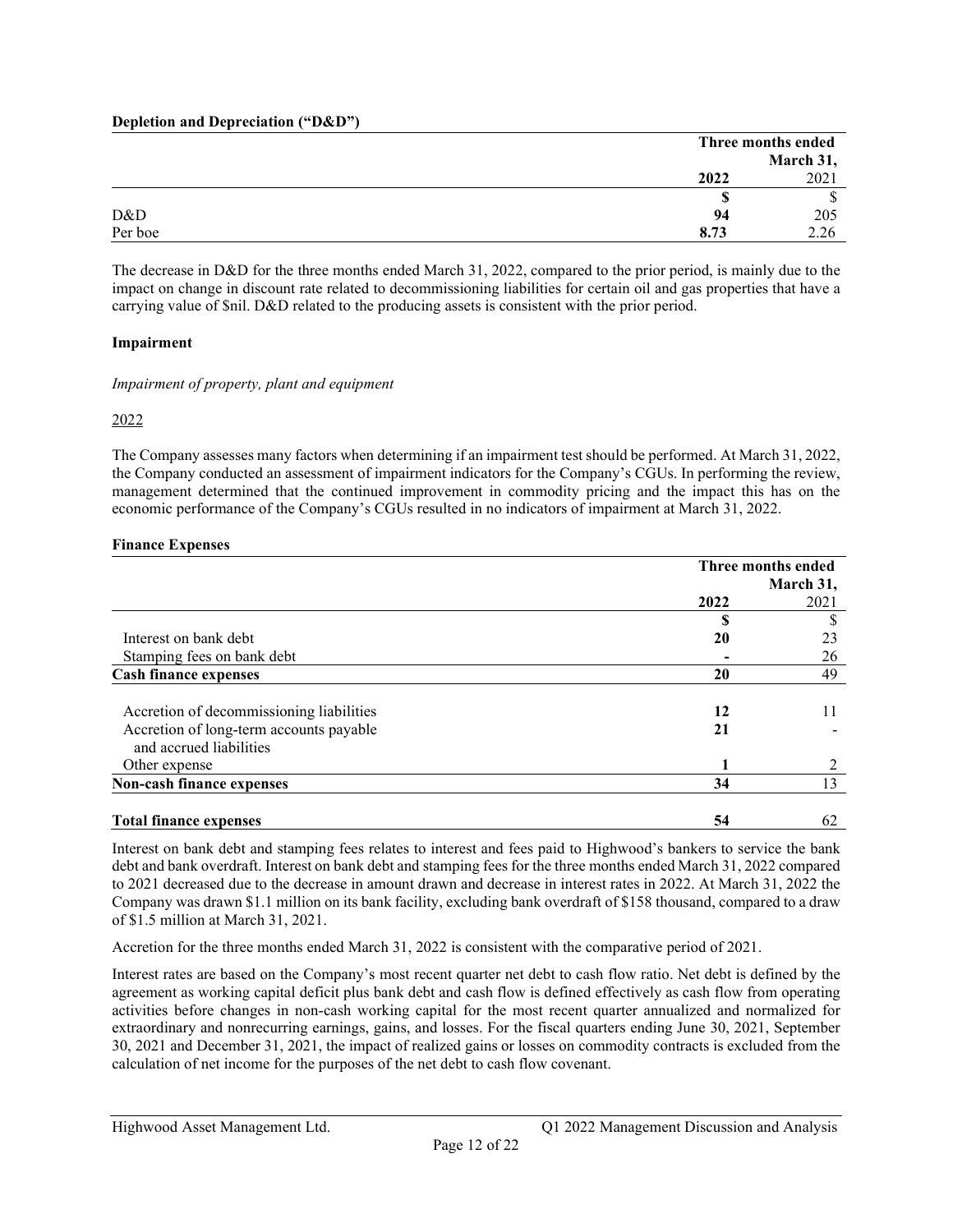#### Deferred Income Tax

Deferred income tax was an expense of \$63 thousand for the three months ended March 31, 2022, compared to a recovery of \$166 thousand for the three months ended March 31, 2021. The expense in the first quarter of 2022 was mainly due to positive income reducing non-capital losses available to the Company.

#### Income (Loss)

The Company generated income of \$456 thousand for the three months ended March 31, 2022, compared to a loss of \$778 thousand for the comparative three months ended March 31, 2021. Income for the three months ended March 31, 2022 was mainly a result of a increase in commodity prices generating higher netbacks. Loss for the three months ended March 31, 2021 was mainly a result of realized loss of commodity contracts of \$649 thousand.

|                    |      | Three months ended |  |
|--------------------|------|--------------------|--|
|                    |      | March 31,          |  |
|                    | 2022 | 2021               |  |
|                    | S    |                    |  |
| Income $(Loss)$    | 456  | (778)              |  |
| Per share, basic   | 0.08 | (0.13)             |  |
| Per share, diluted | 0.07 | (0.13)             |  |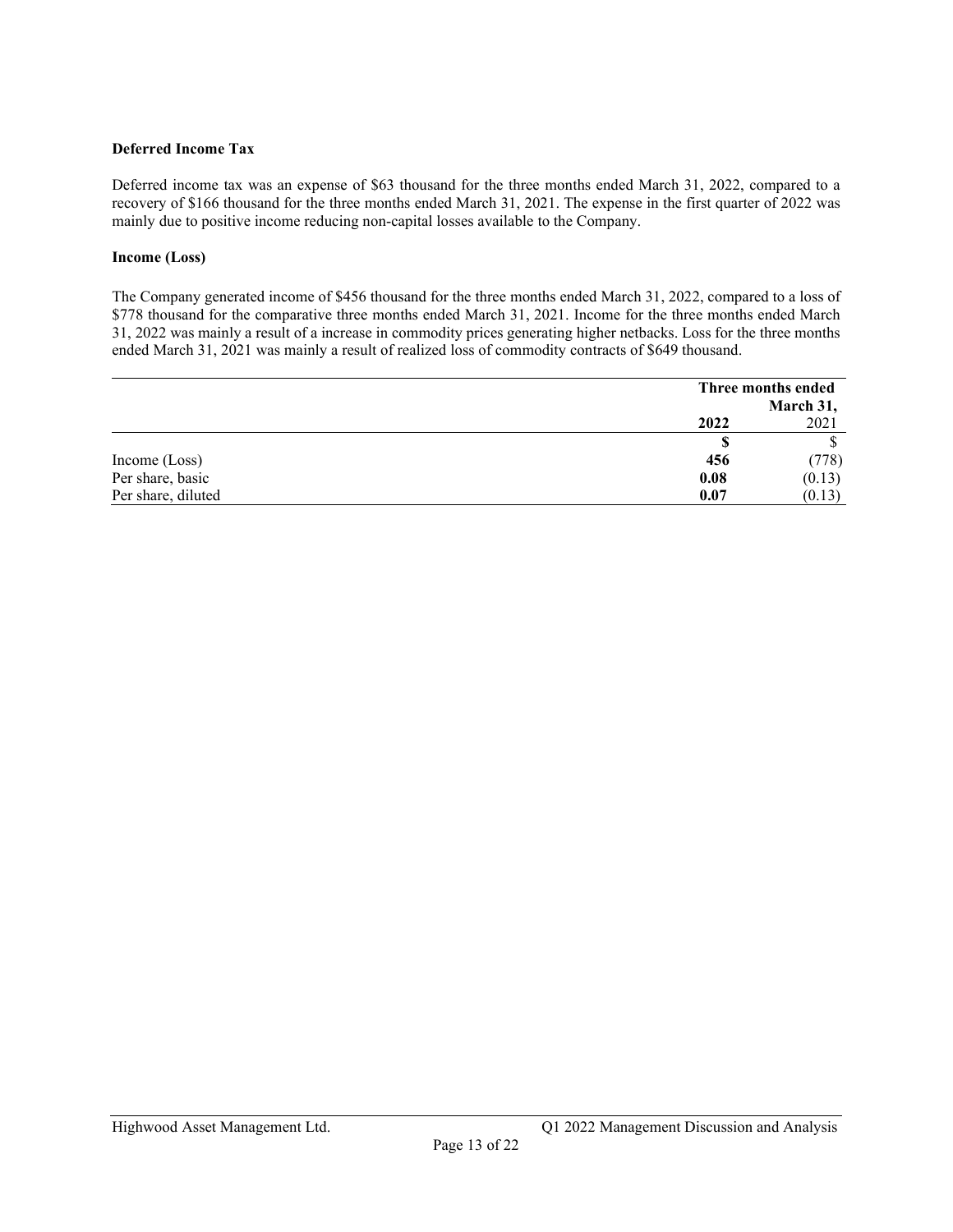#### Supplemental Information

The following tables summarize key financial and operating information for the periods indicated:

### Cash Flows from (used in) Operating Activities

|                                               | <b>Three Months Ended</b> |                |  |
|-----------------------------------------------|---------------------------|----------------|--|
|                                               | March 31,                 | March 31,      |  |
|                                               | 2022                      | 2021           |  |
| Cash provided by (and used in)                |                           |                |  |
| <b>Operating activities</b>                   |                           |                |  |
| Income (loss) for the period                  | S<br>456                  | \$<br>(778)    |  |
| Non-cash items:                               |                           |                |  |
| Unrealized (gain) loss on commodity contracts | (23)                      | 1,208          |  |
| Depletion and depreciation expense            | 94                        | 205            |  |
| Finance expense                               | 34                        | 13             |  |
| Deferred tax expense (recovery)               | 63                        | (166)          |  |
| Stock-based compensation                      | 80                        | 243            |  |
| (Gain) loss on disposal of assets             | (107)                     | 2              |  |
| Gain on debt modification                     | (122)                     |                |  |
| Cash abandonment expenditures                 |                           | (1)            |  |
| Changes in long-term accounts payable and     |                           |                |  |
| accrued liabilities                           | 400                       |                |  |
| Change in non-cash working capital            | (896)                     | (2,058)        |  |
|                                               | (21)<br>S                 | \$<br>(1, 332) |  |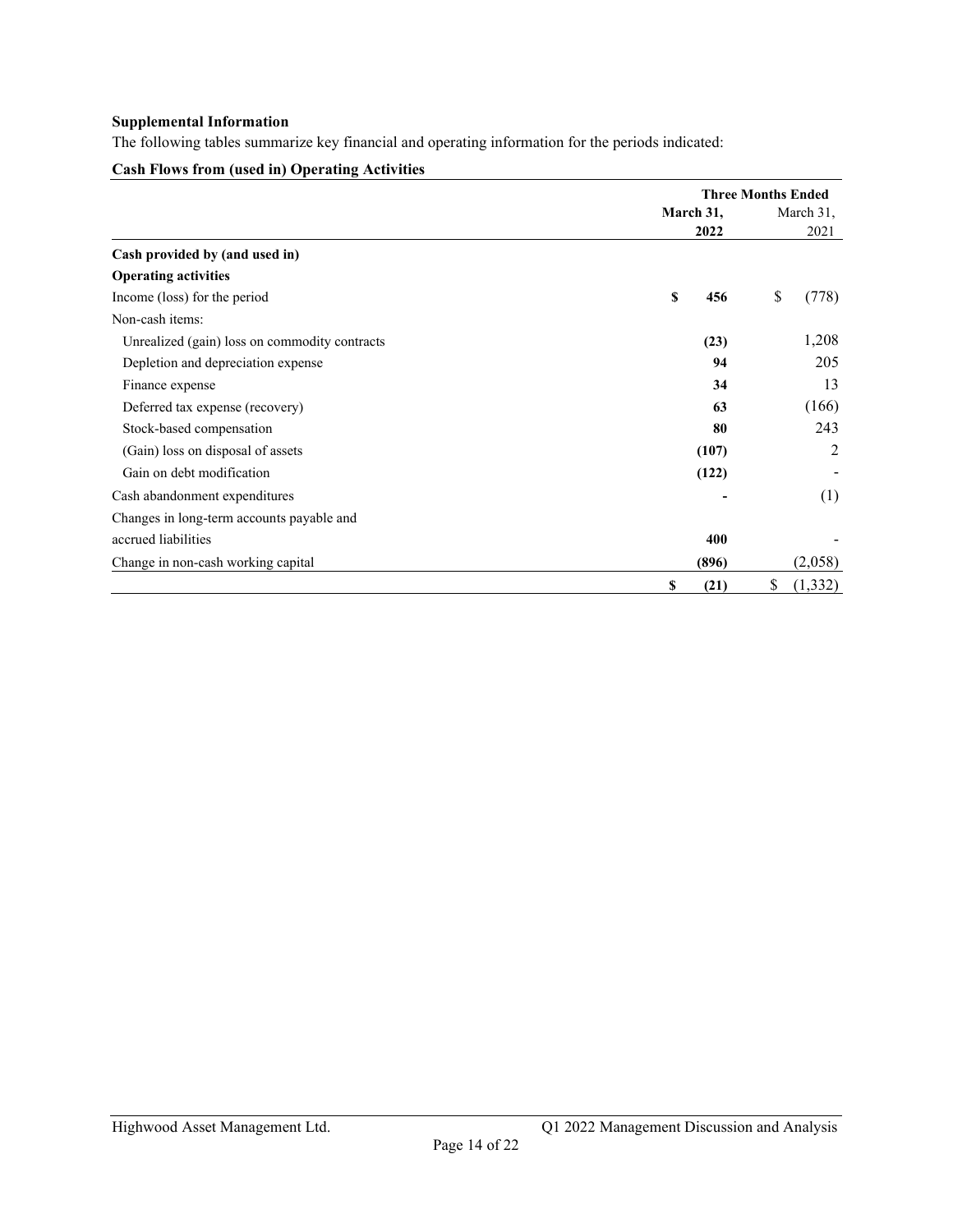#### Selected Quarterly Information

| Three months ended                                                                                    | Mar. 31,<br>2022 | Dec. 31,<br>2021 | Sept. 30,<br>2021 | June $30$ ,<br>2021 | Mar. 31,<br>2021 | Dec. 31.<br>2020 | Sept. 30,<br>2020 | June 30,<br>2020 |
|-------------------------------------------------------------------------------------------------------|------------------|------------------|-------------------|---------------------|------------------|------------------|-------------------|------------------|
| <b>Financial</b><br>(\$000s, except per share amounts and share<br>numbers)                           |                  |                  |                   |                     |                  |                  |                   |                  |
| Oil sales                                                                                             | 1,151            | 966              | 721               | 544                 | 5,158            | 6,685            | 5,752             | 1,737            |
| Transportation pipeline revenues                                                                      | 797              | 718              | 905               | 931                 | 969              | 1,021            | 790               | 769              |
| Income (loss)                                                                                         | 456              | (951)            | 150               | (930)               | (590)            | 18,348           | (20,074)          | (3,837)          |
| Capital expenditures                                                                                  | 138              | 3                | 79                | 74                  | 117              | 228              | 67                | 223              |
| Total assets (end of quarter)                                                                         | 15,746           | 15,883           | 16,389            | 18,005              | 22,105           | 65,650           | 87,108            | 103,782          |
| Working capital surplus (deficit),<br>excluding commodity contracts<br>and bank debt (end of quarter) | 340              | (486)            | (1,588)           | (1,672)             | 1,200            | 5,868            | (6,028)           | (9,089)          |
| Shareholders' equity (end of<br>quarter)                                                              | 8,529            | 7,993            | 8,836             | 8,570               | 9,416            | 9,763            | (8,977)           | 10,860           |
| Weighted-average basic shares<br>outstanding (000s)                                                   | 6,014            | 6,014            | 6,014             | 6,014               | 6,014            | 6,014            | 6,014             | 6,014            |
| <b>Operations</b>                                                                                     |                  |                  |                   |                     |                  |                  |                   |                  |
| Production                                                                                            |                  |                  |                   |                     |                  |                  |                   |                  |
| Crude oil (bbls/d)                                                                                    | 120              | 125              | 108               | 94                  | 1,008            | 1,908            | 1,585             | 870              |
| Total (boe/d)                                                                                         | 120              | 125              | 108               | 94                  | 1,008            | 1,908            | 1,585             | 870              |
| Average realized prices $(s)$                                                                         |                  |                  |                   |                     |                  |                  |                   |                  |
| Crude oil (per bbl)                                                                                   | 106.92           | 84.06            | 72.26             | 63.30               | 56.87            | 38.08            | 39.44             | 21.94            |

Inherent to the nature of the energy industry, fluctuations in Highwood's quarterly oil sales, transportation pipeline revenues, cash flows from operating activities, and income or loss are primarily caused by variations in production volumes, realized commodity prices and the related impact on royalties, realized and unrealized gains/losses on financial instruments, changes in per-unit expenses, and deferred income taxes. Please refer to the Operating Segment Results and Select Consolidated Operating Disclosures sections above for an explanation of changes.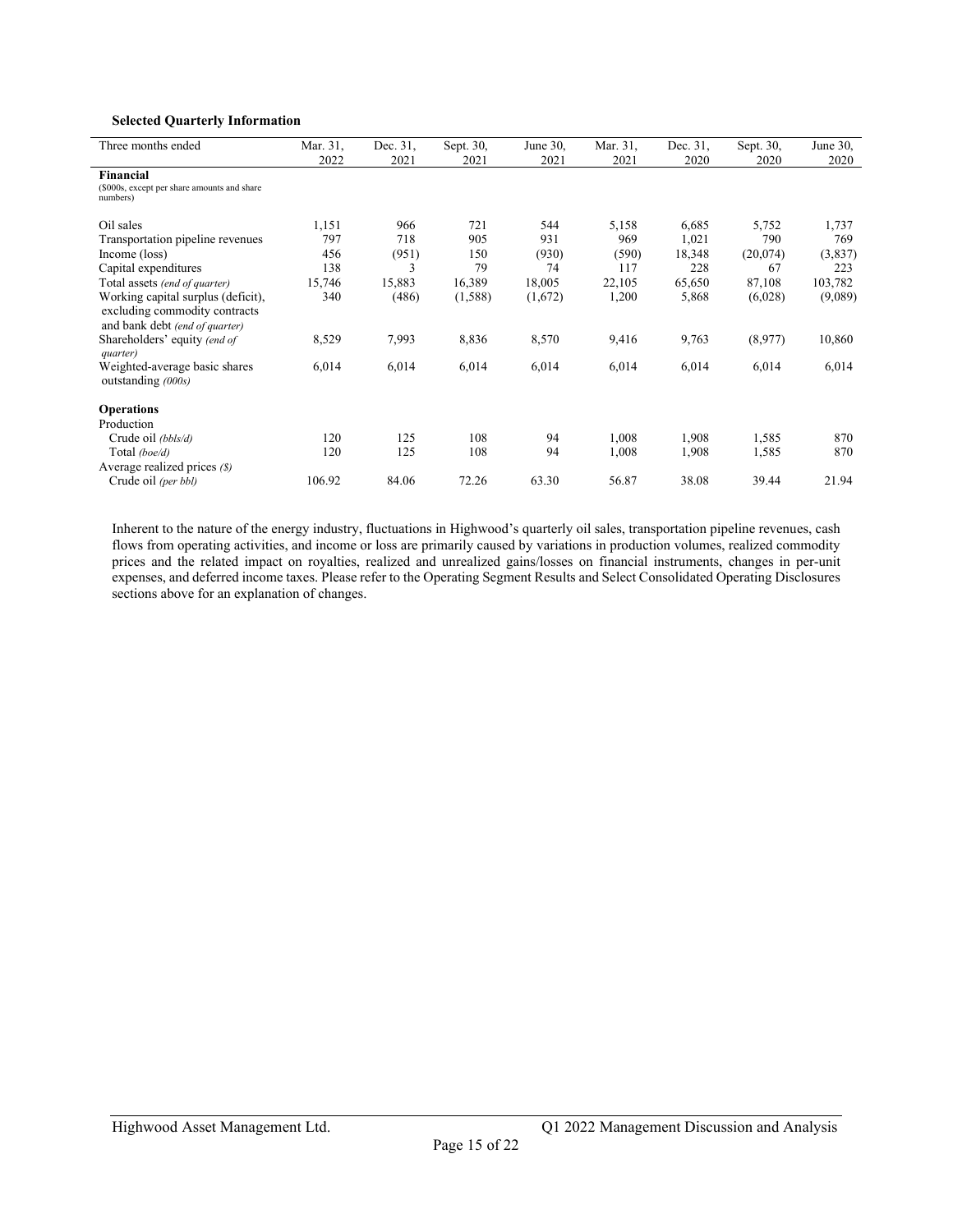#### Capital Activity

|                                      | Three months ended |      |
|--------------------------------------|--------------------|------|
|                                      | March 31,          |      |
|                                      | 2022               | 2021 |
|                                      | \$                 | S    |
| Mining operations                    |                    |      |
| Mineral permits                      |                    | 92   |
| Upstream operations                  |                    |      |
| Land                                 |                    |      |
| Seismic and other pre-drilling costs |                    |      |
| Production equipment and facilities  | 138                |      |
| Drilling and completions             |                    |      |
| Recompletions                        |                    | 22   |
| Midstream Operations                 |                    |      |
| Production equipment and facilities  |                    |      |
|                                      | 138                | 114  |

At March 31, 2022, the Company had E&E assets of \$738 thousand (December 31, 2021 – \$738 thousand). This amount is primarily made up of undeveloped land and industrial metals and minerals permit.

At March 31, 2022, the Company had gross property and equipment of \$19.62 million (December 31, 2021 - \$19.64 million). This included developed land and costs associated with the wells the Company has drilled and acquired to date and the transportation pipelines the Company acquired in 2018.

During the period ended March 31, 2022, the Company disposed of assets with a net book value of \$nil for gross proceeds of \$107 thousand. As a result of the disposition, the Company recognized a gain on disposal of assets of \$107 thousand during the three months ended March 31, 2022.

#### PART 5 – CAPITALIZATION

#### Share Capital and Option Activity

As at March 31, 2022 the Company had 6,014,000 common shares, 149,000 options and 133,000 RSU's outstanding.

As at the date of this MD&A the Company had 6,014,000 common shares, 175,500 options and 159,500 RSU's outstanding.

Subsequent to March 31, 2022, the Company granted 26,500 options at an exercise price of \$11.00 per option. The options granted vest 1/3 on each of December 31, 2022, December 31, 2023 and December 31, 2024 and have a five year term.

Subsequent to March 31, 2022, the Company granted 26,500 RSU's exercisable for nominal consideration. The RSU's granted vest 1/3 on each of December 31, 2022, December 31, 2023 and December 31, 2024 and expire on December 31, 2025.

#### Liquidity, Capital Resources and Going Concern

Liquidity risk is the risk that the Company will encounter difficulty in meeting obligations associated with the financial liabilities as they become due. The Company's financial liabilities consist of accounts payable and accrued liabilities and bank debt, most of which are due within a year and lease liabilities. A portion of accounts payable and accrued liabilities is being paid on a long term payment plan. The Company also maintains and monitors a certain level of cash flow which is used to partially finance all operating and capital expenditures. The Company also attempts to match its payment cycle with collection of oil and natural gas sales on the 25th of each month.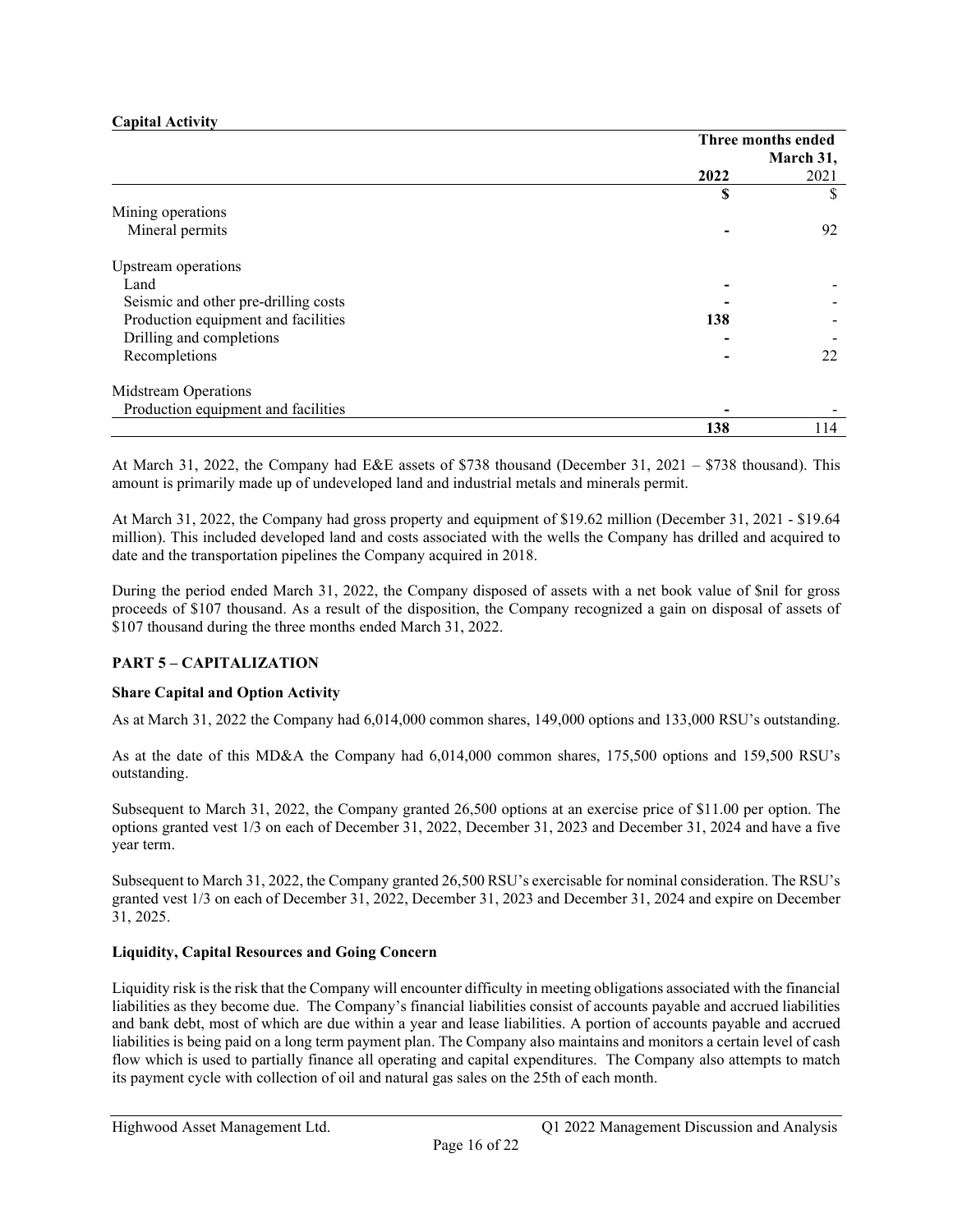At March 31, 2022, the Company had a working capital surplus of \$363 thousand, excluding bank debt. The Company expects to repay its financial liabilities in the normal course of operations and to fund future operational and capital requirements through operating cash flows and through deleveraging transactions. The Company also has a credit facility to facilitate the management of liquidity risk. At March 31, 2021, approximately \$767 thousand was available under the credit facility. The operating facility of \$2 million matures December 31, 2022, and is due on demand, therefore the credit facility has been classified as current. At March 31, 2021, the Company has classified \$982 thousand of accounts payable and accrued liabilities as long term as the vendor has agreed to a payment plan that extends beyond 12 months. During the three month period ended March 31, 2022, the Company agreed to a modified payment plan.

The Company has a \$2.0 million operating facility. This operating facility bears interest at the Bank's prime rate of bankers acceptance discount rates plus an applicable margin of 300bps to 550bps on prime rate loans and 400bps to 650bps on stamping fees related to bankers acceptances, determined by reference to the Company's net debt to cash flow ratio (as defined in the credit facility agreement). Interest on the credit facility is due monthly. This credit facility is secured by a \$100.0 million debenture with a fixed and floating charge over all the assets of the Company. The operating facility matures December 31, 2022, at which time it is subject to customary reviews by the lenders.

The borrowing base can be determined at the sole discretion of the lender and any amount outstanding under the bank facility in excess of a newly established borrowing base must be repaid in full within 30 days. The lender has sole discretion on the determination of the borrowing base which is based predominantly on the Company's cash flows forecast from proved developed producing oil and natural gas reserves and midstream assets. The recovery of global commodity prices and increased interest in the Western Canadian energy sector has positively impacted the availability for credit within the industry.

The Company is required to maintain an adjusted working capital ratio of not less than 1.0:1.0, and such ratio is to be tested at the end of each fiscal quarter. Current ratio is defined as the ratio of (i) current assets, excluding financial derivatives to (ii) current liabilities, excluding financial derivatives, any amounts drawn under the bank facility and any current liabilities related to lease contracts. At March 31, 2022, the Company's current ratio was 1.50:1.0 (December 31, 2021 – 1.17:1:00). The Company is required to maintain a net debt to cash flow ratio no greater than 2.0:1.0 for each quarter. As March 31, 2022 the Company's net debt to cash flow ratio is 1.95:1.0 (December 31, 2021  $-1.57:1.0$ ). For the purposes of the covenant, net debt is defined by the agreement as working capital deficit (excluding financial derivatives) plus bank debt and cash flow is defined as cash flow from operating activities before changes in non-cash working capital normalized for extraordinary and nonrecurring earnings, gains, and losses. For the fiscal quarters ending June 30, 2021, September 30, 2021 and December 31, 2021, the impact of realized gains or losses on commodity contracts is excluded from the calculation of net income for the purposes of the net debt to cash flow covenant. Cashflows are determined as the trailing four quarters. The Company is allowed to enter into notional commodity contracts whose terms do not extend more than one month past the operating facility maturity date of December 31, 2022 and cannot exceed 60% of gross production volumes (by commodity) for the three month trailing period, at the time the contracts are entered into.

The bank facility has financial and hedging covenants as outlined in note 6 of the financial statements. The Company was in compliance with all its financial covenants at March 31, 2022. As planned production rates and forward prices for crude oil being traded in the futures market, management is forecasting it will be in compliance with financial covenants for the next 12 months. The Company forecasts that it can continue to meet its obligations including interest payments, general & administrative expenses and operating expenses within its internally generated cash flows. However, there are no assurances that the lender will maintain the borrowing base at the current level, which may result in a borrowing base shortfall. If the Company cannot generate sufficient funds to meet the borrowing base shortfall it would constitute an event of default under the loan agreement and the bank could demand immediate repayment of the outstanding loan amount.

The Company has reduced accounts payable and accrued liabilities by approximately \$467 thousand during the three months ended March 31, 2022 from December 31, 2021. The main reason for the decrease is due to cash flows generated by the Company's assets. At March 31, 2022, the Company has classified \$982 thousand of accounts payable and accrued liabilities as long term as the vendor has agreed to a payment plan that extends beyond 12 months.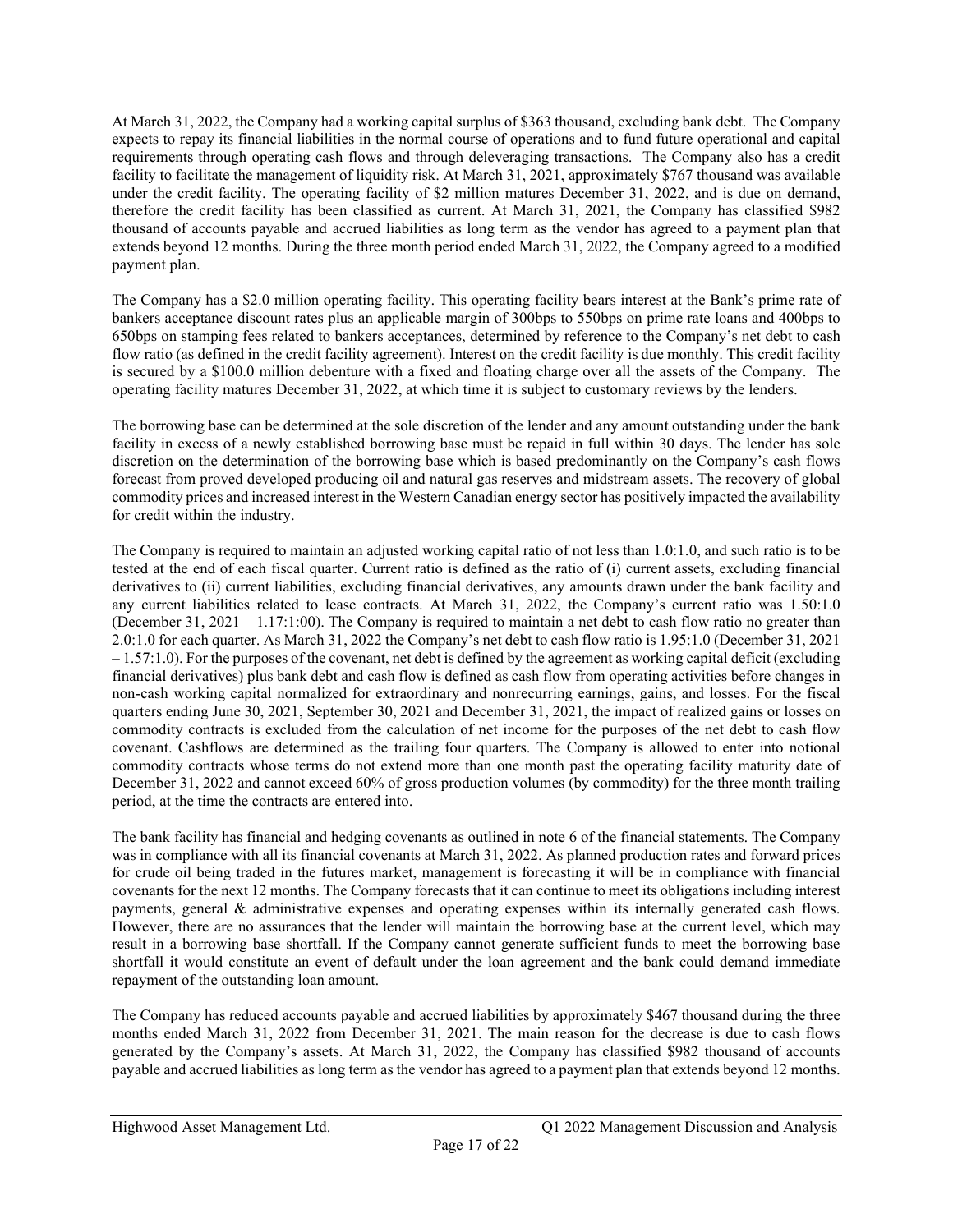The Company plans to meet foreseeable obligations by actively monitoring its credit facilities through use of the revolving debt, coordinating payment and revenue cycles each month and secure cash flows. The Company will also seek secondary financing to meet obligations if terms are considered to be economic by the Company. Future liquidity depends primarily on funds generated from operations, drawing on existing credit facilities and accessing debt and equity markets.

The consolidated financial statements have been prepared in accordance with International Financial Reporting Standards applicable to a going concern, which assumes that the Company will be able to realize its assets and discharge its liabilities in the normal course of business.

The oil and natural gas commodity price environment has been extremely volatile and had been suppressed by historical standards in the past few years and was significantly worse with the COVID-19 outbreak and the resulting global oversupply of oil until early in 2021 when prices began to recover. During the first quarter of 2022 and subsequent to March 31, 2022, commodity prices have continued to increase, mainly driven by the fallout from the invasion of Ukraine by Russia.

#### Off-Balance-Sheet Arrangements

The Company does not have any special-purpose entities nor is it a party to any arrangements that would be excluded from the statement of financial position.

#### Environmental Initiatives Affecting Highwood

In October 2020, the Government of Canada announced a national carbon pricing regime in response to the Paris Agreement ratified by Canada earlier that month. Under the Carbon Strategy, a benchmark carbon pricing program will be applied, pricing carbon emissions at a minimum of \$10 per tonne in 2020, rising by \$10 per tonne each Year to \$50 per tonne by 2022. The Carbon Strategy also proposes a federal backstop in the event that jurisdictions fail to meet the benchmark. The Government of Alberta established a carbon pricing system referenced in the federal announcement; therefore, in the short term, the national price on carbon will likely have little additional impact to Highwood beyond that imposed by the Government of Alberta.

#### Related-Party Transactions

During the three month period ended March 31, 2022, the Company incurred charges of \$59 thousand (three months period ended March 31, 2021 – \$86 thousand) from a company with common directors, Tidewater Midstream and Infrastructure Ltd., for management fees, office space, subscriptions and supplies of which \$29 thousand (three months period ended March 31, 2021 - \$56 thousand), was recorded as an increase in general and administrative expense and \$30 thousand (three months period ended March 31, 2021 - \$30 thousand), was recorded as interest expense and a reduction to lease liabilities. As at March 31, 2022, \$nil thousand (December 31, 2021 - \$1 thousand) is included within accounts receivable and \$9 thousand (December 31, 2021 - \$58 thousand) is included within accounts payable with respect to these charges.

#### Hedging

The Company historically practiced an active hedging program, with the objective to provide a measure of downside protection for its oil and natural gas sales and cash flow from operations, while maximizing exposure to potential commodity pricing upside.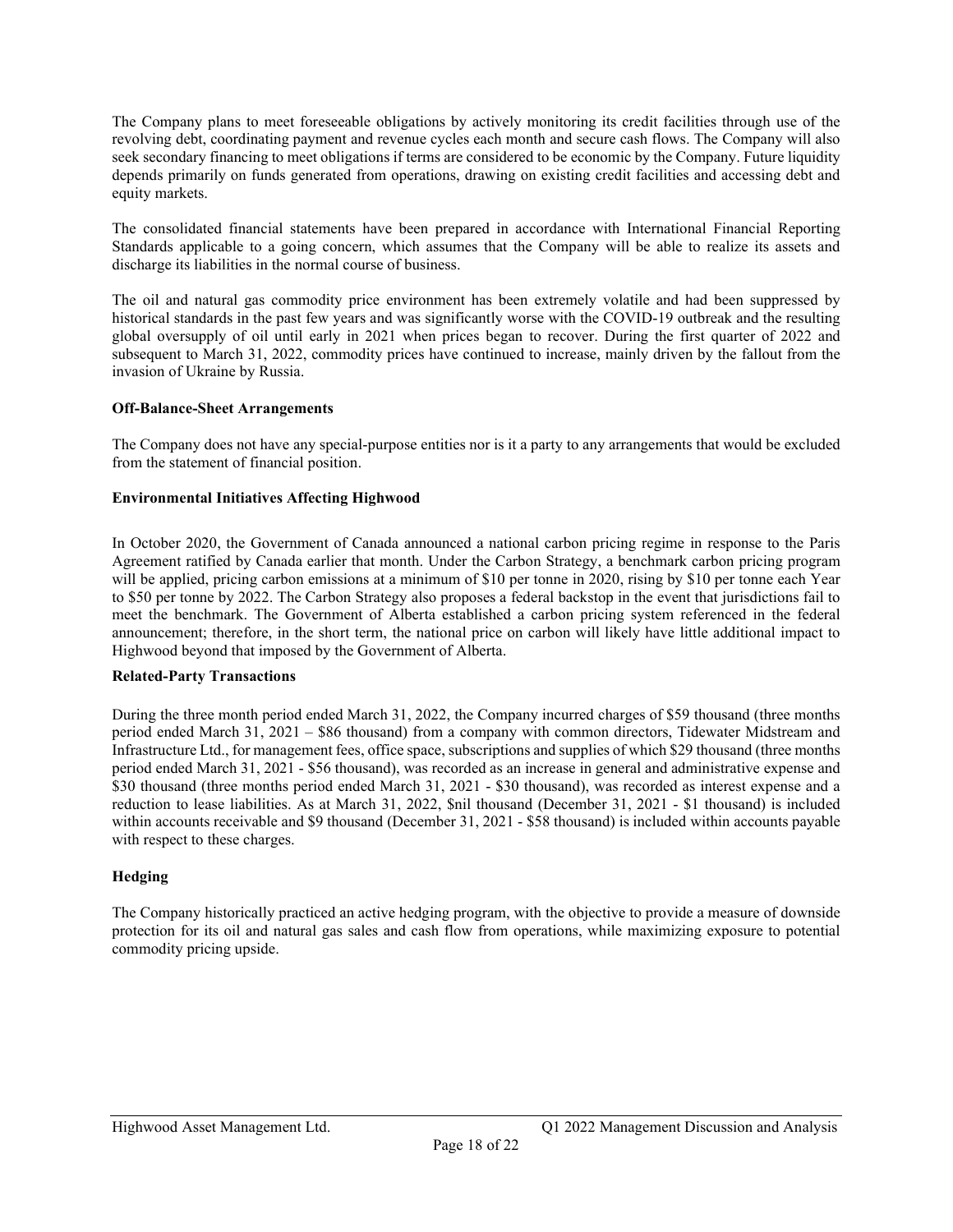#### PART 6 – ACCOUNTING POLICIES

#### Critical Accounting Judgments, Estimates and Policies

The Company's critical accounting judgements, estimates and policies are described in notes 2 and 3 to the December 31, 2021 annual consolidated financial statements as well as included in the Company's annual MD&A as at December 31, 2021. Certain accounting policies are identified as critical because they require management to make judgments and estimates based on conditions and assumptions that are inherently uncertain, and because the estimates are of material magnitude to revenue, expenses, funds flow from operations, income or loss and/or other important financial results. These accounting policies could result in materially different results should the underlying conditions change or the assumptions prove incorrect.

#### Non-GAAP Measures

This MD&A includes references to financial measures commonly used in the oil and natural gas industry. The term "operating netback" (oil and natural gas sales less royalties and production, operating and transportation expenses, all expressed on a per-unit-of-production basis) is not defined under IFRS, and may not be comparable with similar measures presented by other companies. Operating netback is a per-unit-of-production measure that may be used to assess the Company's performance and efficiency.

The term "working capital surplus (deficit), excluding bank debt" is not defined under IFRS, and may not be comparable with similar measures presented by other companies. Working capital surplus (deficit), excluding bank debt is included to show what the working capital relating to customers, vendors, and joint venture partners would be.

The term "funds flow from operations" is not defined under IFRS, and may not be comparable with similar measures presented by other companies. Funds flow from operations is included to show what the cash flow from operating activities would be prior to changes in working capital.

#### Basis of Barrel of Oil Equivalent

Petroleum and natural gas reserves and production volumes are stated as a "barrel of oil equivalent" (boe), derived by converting natural gas to oil equivalency in the ratio of 6,000 cubic feet of gas to one barrel of oil. Boe may be misleading, particularly if used in isolation. A boe conversion ratio of 6,000 cubic feet of gas to one barrel of oil is based on energy equivalency, which is primarily applicable at the burner tip, and does not represent a value equivalency at the wellhead. Readers are cautioned that boe figures may be misleading, particularly if used in isolation.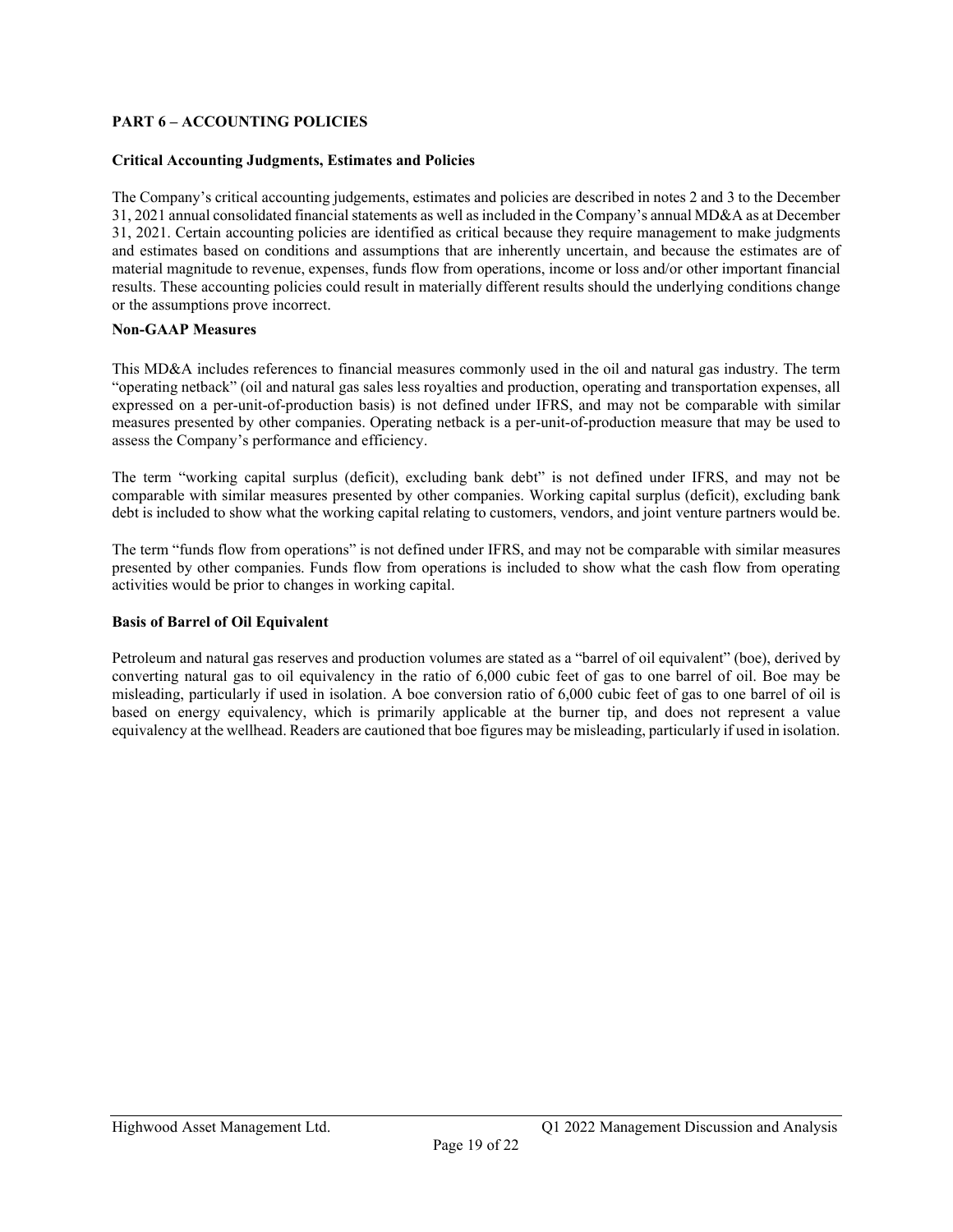#### Forward-Looking Statements

This document contains certain forward-looking statements. Forward-looking statements are subject to known and unknown risks, uncertainties and other factors that could influence actual results or events and cause them to differ materially from those stated, anticipated or implied. Such forward-looking statements necessarily involve risks including, without limitation, those associated with oil and natural gas exploration, property development, production, marketing and transportation, such as dry holes and non-commercial wells, facility and pipeline damage, loss of markets, volatility of commodity prices, currency fluctuations, imprecision of reserve estimates, production declines, health, safety and environmental risks, competition from other producers and the ability to access sufficient capital from internal and external sources. Forward-looking information typically includes statements with words such as "anticipate", "believe", "expect", "plan", "intend", "estimate", "propose", "project", or similar words suggesting future outcomes. The Company cautions readers and prospective investors in the Company's securities not to place undue reliance on forward‐looking information as, by its nature, it is based on current expectations regarding future events that involve a number of assumptions, inherent risks and uncertainties, which could cause actual results to differ materially from those anticipated by the Company.

Forward-looking information typically involves substantial known and unknown risks and uncertainties, certain of which are beyond the Company's control. Such risks and uncertainties include, without limitation: financial risk of marketing reserves or metals & minerals at an acceptable price given market conditions; volatility in market prices for metals, minerals, oil and natural gas; delays in business operations; pipeline restrictions; blowouts; the risk of carrying out operations with minimal environmental impact; industry conditions including changes in laws and regulations including the adoption of new environmental laws and regulations and changes in how they are interpreted and enforced; uncertainties associated with estimating mining resources  $\&$  oil and natural gas reserves; risks and uncertainties related to mining and oil  $\&$  gas interests and operations on aboriginal lands; economic risk of finding and producing reserves at a reasonable cost; uncertainties associated with partner plans and approvals; operational matters related to non-operated properties; increased competition for, among other things, capital, acquisitions of mining permits, reserves and undeveloped lands; competition for and availability of qualified personnel or management; incorrect assessments of the value of acquisitions and exploration and development programs; unexpected geological, technical, drilling, construction, processing and transportation problems; availability of insurance; fluctuations in foreign exchange and interest rates; stock market volatility; general economic, market and business conditions; uncertainties associated with regulatory approvals; uncertainty of government policy changes; uncertainties associated with credit facilities and counterparty credit risk; changes in income tax laws, Crown royalty rates and incentive programs relating to the oil and gas industry; and other factors, many of which are outside the Company's control. The Company's actual results, performance or achievements could, therefore, differ materially from those expressed in, or implied by, these forward-looking estimates and whether or not any such actual results, performance or achievements transpire or occur, there can be no certainty as to what benefits or detriments the Company will derive therefrom.

The forward-looking information included herein is expressly qualified in its entirety by this cautionary statement. It is made as of the date hereof and the Company assumes no obligation to update or revise any forward‐looking information to reflect new events or circumstances, except as required by law.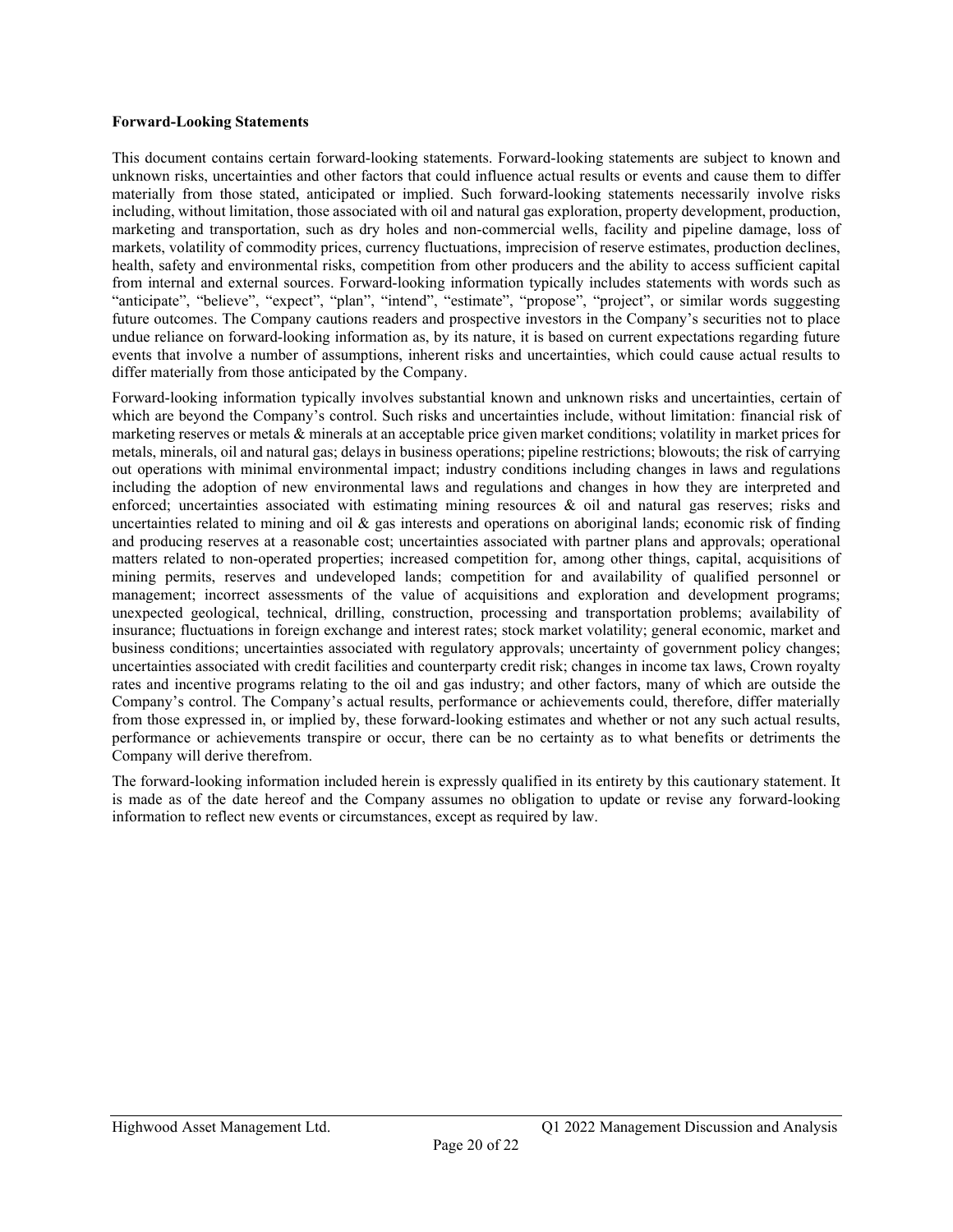#### Abbreviations

The following summarizes the abbreviations used in this document:

|     | <b>Crude Oil and Natural Gas Liquids</b> | <b>Natural Gas</b> |                                                         |
|-----|------------------------------------------|--------------------|---------------------------------------------------------|
| bbl | barrel                                   | Mcf                | thousand cubic feet                                     |
|     | Mbbl thousand barrels                    |                    | MMcf million cubic feet                                 |
|     | bbls/d barrels per day                   | Mcf/d              | thousand cubic feet per day                             |
|     | boe barrel of oil equivalent             | GJ.                | Gigajoule; 1 Mcf of natural gas is about 1.05 GJ        |
|     | Mboe thousand barrels of oil equivalent  |                    | MMBtu million British thermal units; 1 GJ is about 0.95 |
|     | boe/d barrel of oil equivalent per day   |                    | <b>MMBtu</b>                                            |
| NGL | natural gas liquids                      |                    |                                                         |
|     |                                          |                    |                                                         |

### **Other**

\$000s thousands of dollars<br>IFRS International Financi

- International Financial Reporting Standards
- IAS International Accounting Standard